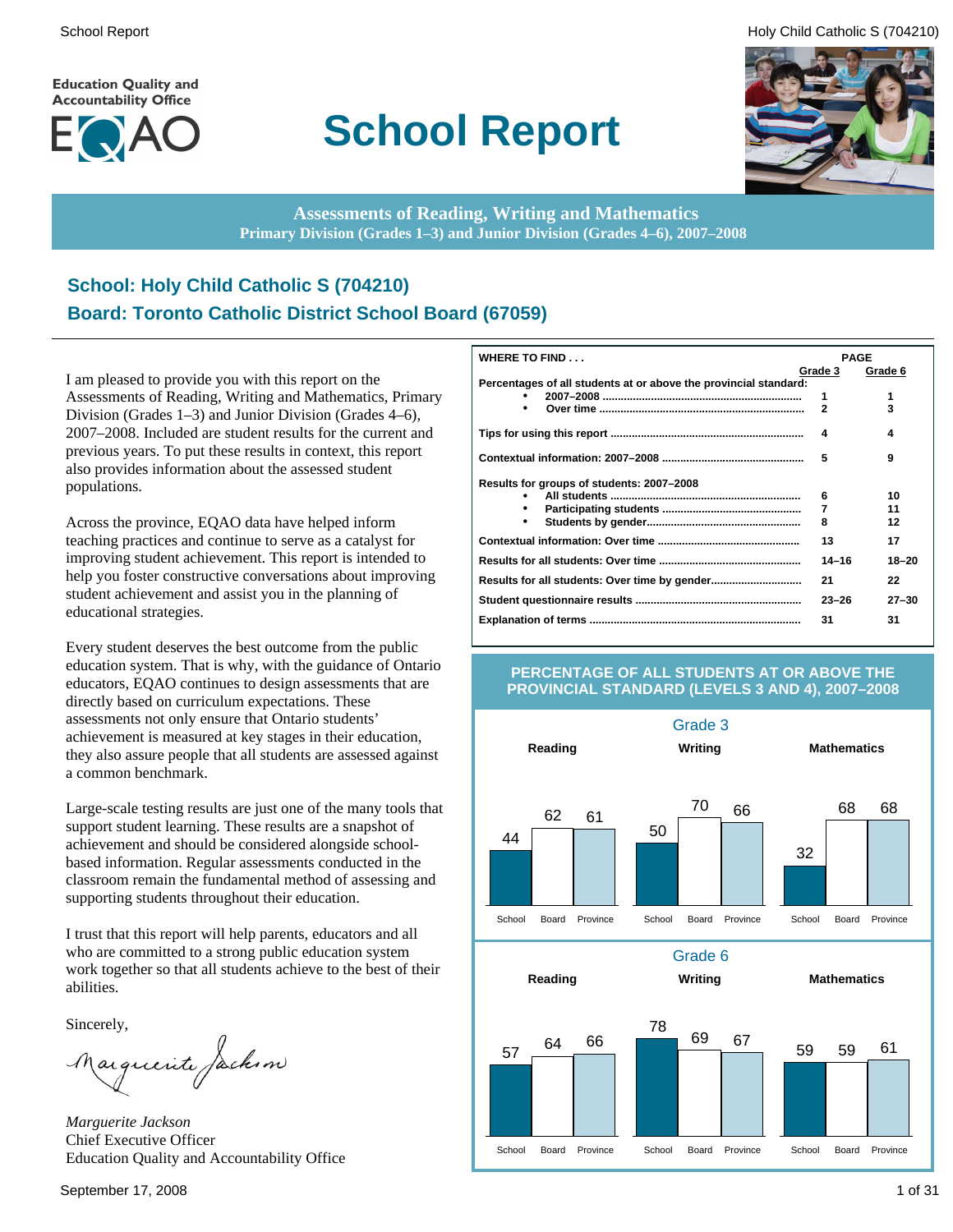#### **RESULTS FOR ALL STUDENTS AT OR ABOVE THE PROVINCIAL STANDARD (LEVELS 3 AND 4) OVER TIME**

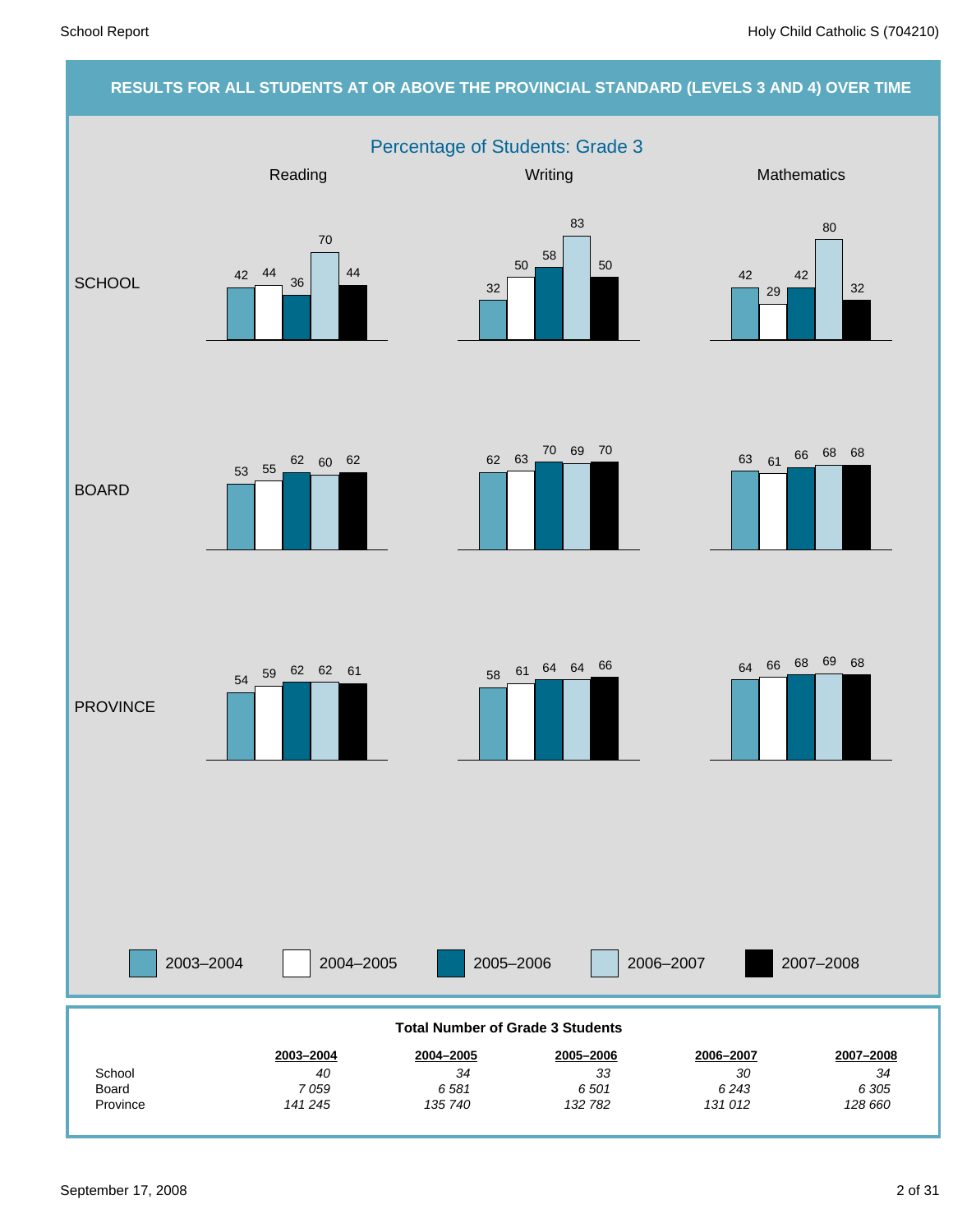#### **RESULTS FOR ALL STUDENTS AT OR ABOVE THE PROVINCIAL STANDARD (LEVELS 3 AND 4) OVER TIME** Percentage of Students: Grade 6 2003–2004 2004–2005 2005–2006 2006-2007 Reading Mathematics **Mathematics** Mathematics **Mathematics SCHOOL** BOARD **PROVINCE** 2007-2008 *140 420 6 702 37* **2007–2008** *145 901 7 061 42* **2006–2007** *146 711 7 029 37* **2005–2006** *143 421 6 858 51* **2004–2005** *146 169 6 806 37* **2003–2004** Province Board **School Total Number of Grade 6 Students** 62  $\frac{55}{49}$ 67 57 65 <sup>39</sup> <sup>46</sup> 76 78 62 29 43  $\frac{64}{59}$  $57$   $58$   $\begin{array}{|l|}65 & 64 & 69 \\ \hline \end{array}$   $57$   $54$   $58$   $58$   $59$ <sup>58</sup> <sup>58</sup> <sup>61</sup> <sup>63</sup> <sup>64</sup> <sup>54</sup> <sup>59</sup> <sup>61</sup> <sup>61</sup> <sup>67</sup> <sup>58</sup> <sup>63</sup> <sup>64</sup> <sup>64</sup> <sup>66</sup> 57 60 61 59 61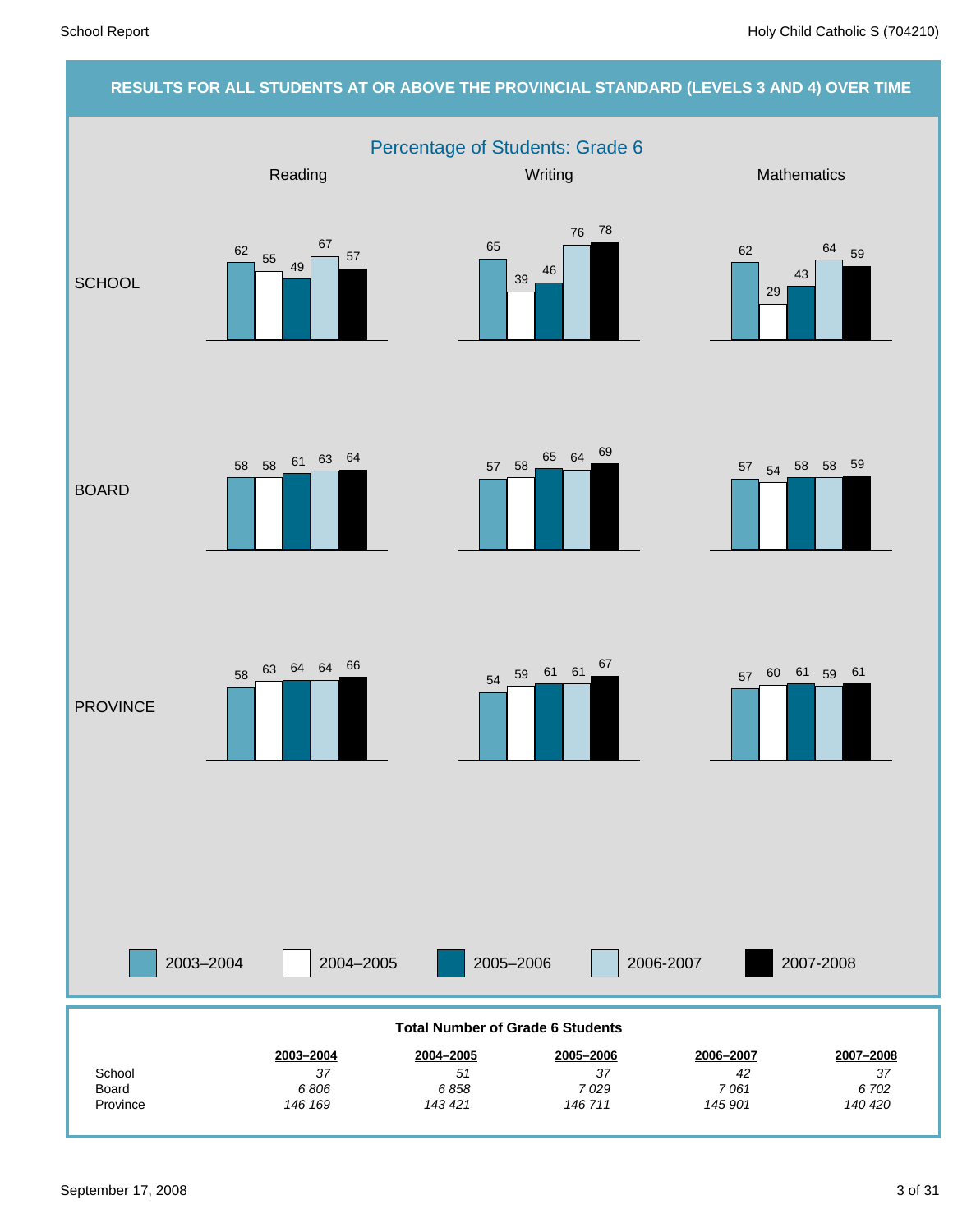Each school or board is unique. To appreciate the distinctive character of a school or board, look at the contextual information to understand the features and characteristics of the community it serves.

#### $C<sub>3</sub>$

Every assessment captures the performance of students at one point in time each year. Consider the results along with other information about students' achievement in reading, writing and mathematics.

#### $\alpha$

Exercise caution when interpreting results for small schools or boards. Results may vary considerably from year to year, and differences may look exaggerated. For example, in a school of 20 students, a difference of 10% represents only two students.

#### $C<sub>3</sub>$

Trends may be difficult to identify or to interpret. This is especially true in small schools or boards, or in schools where there is a high turnover in the student population.

#### $C<sub>3</sub>$

EQAO values students' privacy. Results are not reported publicly for schools where fewer than 15 students participated, because it might be possible to identify individual students.

### **TIPS ABOUT THIS SCHOOL OR BOARD REPORT**

This report shows how well students have met curriculum expectations to the end of the Primary Division and the end of the Junior Division. Students complete a set of test booklets that allow them to show what they have learned in reading, writing and mathematics. The assessments are based on *The Ontario Curriculum.*

#### **This report includes**

- $\bullet$  results for this year
- a comparison of results over the past four years to aid in monitoring improvement
- $\bullet$  information about the characteristics of the students who participated
- summary graphs showing the percentage of students achieving the provincial standard in reading, writing and mathematics
- detailed tables and graphs showing results for all levels of achievement, results for gender and participation information
- student questionnaire results
- an explanation of all terms used in this report.

### **HOW TO USE THIS REPORT**

- ¨ Examine the contextual information to understand the similarities and differences between the school, the board and the province; the board and the province. Consider the challenges that any differences might present.
- Examine the results for reading, writing and mathematics.
	- Are these results consistent with what you would expect?
	- · How do the school results compare to the board and the province; the board results compare to the province?
	- · How do these results compare over time?
	- What influence might students' attitudes have on student performance (refer to the questionnaire results)?
- Speak to school or board staff about the goals for school improvement related to reading, writing and mathematics.

The Education Quality and Accountability Office is an independent agency that gathers information about student achievement through province-wide assessments. Each year, all Grade 3 and Grade 6 students across Ontario take part in these assessments of reading, writing and mathematics. Individual results are reported to students and to parents and guardians. School, board and provincial results are released publicly.

Learn more about us at www.eqao.com.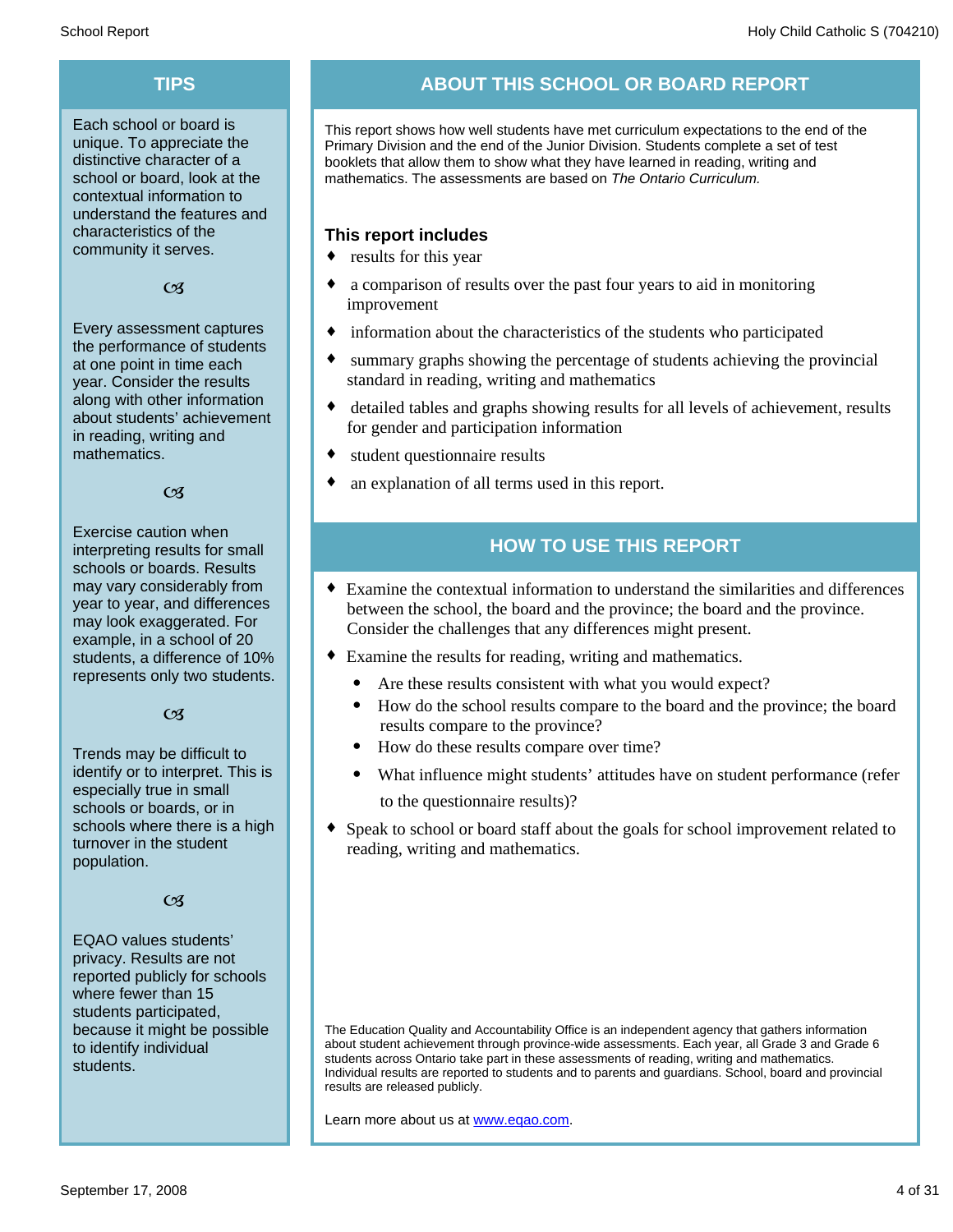### **Contextual Information: Grade 3\***

This information provides a context for interpreting the school's results.

| <b>Demographic Information</b>                        | <b>School</b>  |                | <b>Board</b> |            | <b>Province</b>                              |          |
|-------------------------------------------------------|----------------|----------------|--------------|------------|----------------------------------------------|----------|
| <b>Enrolment</b>                                      |                |                |              |            |                                              |          |
| Number of Grade 3 students                            |                | 34             |              | 6 3 0 5    |                                              | 128 660  |
| Number of classes with Grade 3 students               |                |                |              | 450        |                                              | 9378     |
| Number of schools with Grade 3 classes                |                | Not applicable |              | 169        |                                              | 3 3 8 5  |
|                                                       |                |                |              |            | Number Percent Number Percent Number Percent |          |
| Gender                                                |                |                |              |            |                                              |          |
| Female                                                | 19             | 56%            | 3 085        | 49%        | 62 501                                       | 49%      |
| Male                                                  | 15             | 44%            | 3 2 2 0      | 51%        | 66 158                                       | 51%      |
| Gender not specified                                  | 0              | $0\%$          | 0            | $0\%$      | 1                                            | ${<}1\%$ |
| <b>Student Status</b>                                 |                |                |              |            |                                              |          |
| English language learners**                           | $\theta$       | $0\%$          | 129          | 2%         | 9848                                         | 8%       |
| Students with special needs (excluding gifted)**      | 10             | 29%            | 755          | 12%        | 17089                                        | 13%      |
| <b>Place of Birth</b>                                 |                |                |              |            |                                              |          |
| Born in Canada                                        | 28             | 82%            | 5 207        | 83%        | 114 855                                      | 89%      |
| Born outside Canada                                   | 6              | 18%            | 1086         | 17%        | 13 596                                       | 11%      |
| In Canada less than one year                          | 2              | 6%             | 44           | 1%         | 823                                          | 1%       |
| In Canada one year or more but less than three years  | 1              | 3%             | 288          | 5%         | 3 000                                        | 2%       |
| In Canada three years or more                         | 3              | 9%             | 751          | 12%        | 8792                                         | 7%       |
| Language                                              |                |                |              |            |                                              |          |
| First language learned at home was other than English | $\overline{4}$ | 12%            | 1930         | 31%        | 26 230                                       | 20%      |
| <b>Year Student Entered Current School</b>            |                |                |              |            |                                              |          |
| 2007-2008                                             | 5              | 15%            | 706          | 11%        | 17787                                        | 14%      |
| 2006-2007                                             | 4              | 12%            | 615          | 10%        | 14 301                                       | 11%      |
| 2005-2006                                             | 4              | 12%            | 786          | 12%        | 20 883                                       | 16%      |
| Prior to 2005-2006                                    | 21             | 62%            | 4 185        | 66%        | 75 028                                       | 58%      |
| Data not available                                    | $\mathcal O$   | $0\%$          | 13           | $<$ 1%     | 661                                          | 1%       |
| <b>Year Student Entered Current Board</b>             |                |                |              |            |                                              |          |
| 2007-2008                                             | $\overline{4}$ | 12%            | 375          | $6\%$      | 9919                                         | $8\%$    |
| 2006-2007                                             | 0              | 0%             | 348          | 6%         | 9438                                         | 7%       |
| 2005-2006                                             | 2              | 6%             | 556          | 9%         | 17646                                        | 14%      |
| Prior to 2005-2006                                    | 28             | 82%            | 4 9 9 5      | 79%        | 87870                                        | 68%      |
| Data not available                                    | $\theta$       | $0\%$          | 31           | $<\!\!1\%$ | 3787                                         | 3%       |

\* Contextual data pertaining to gender, student status, school background, place of birth, language learned at home and year entered school and board are provided by schools and/or boards through the Student Data Collection process. Some data may be missing because they were not reported by the school.

\*\* See the Explanation of Terms.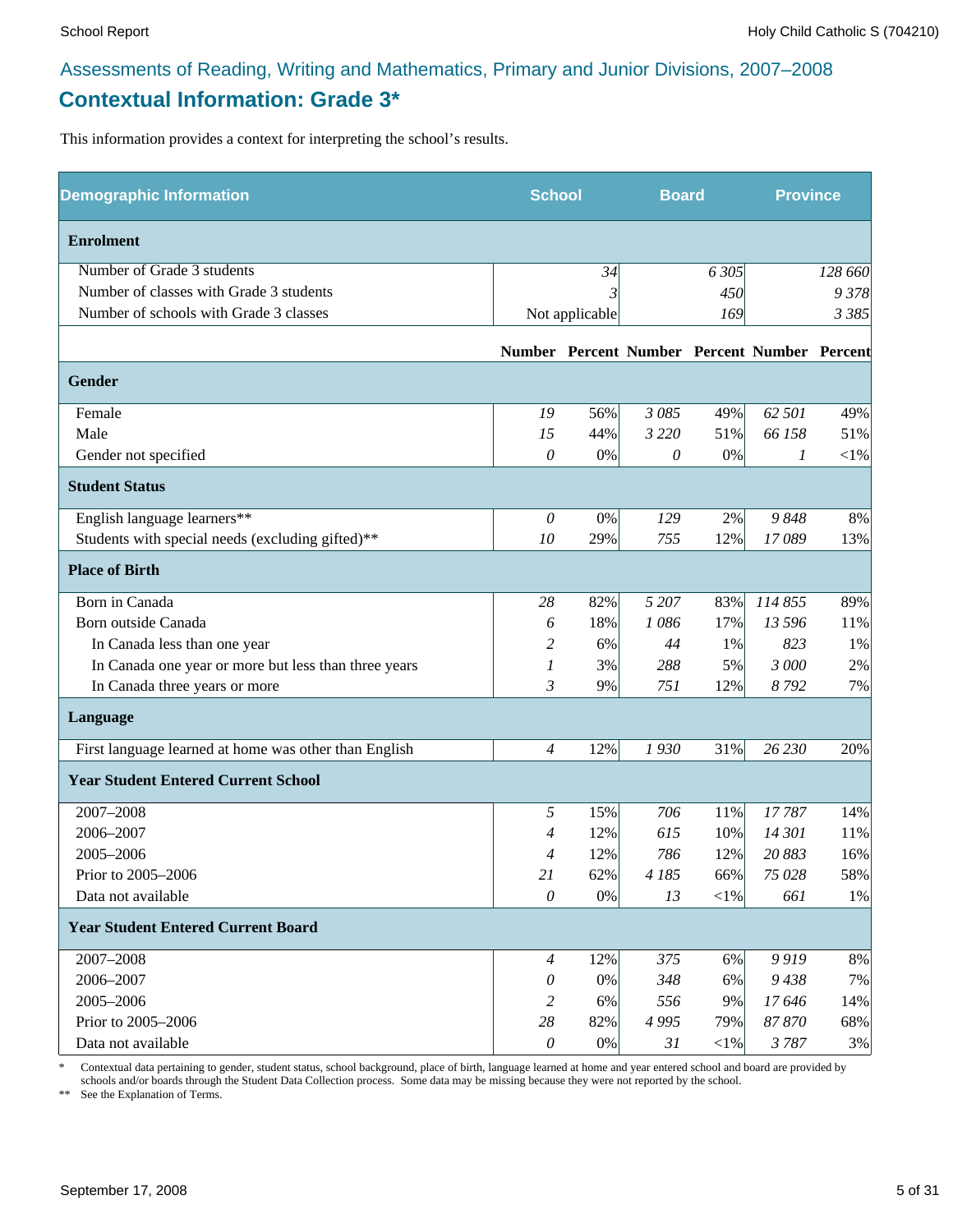#### Results in Reading, Writing and Mathematics, 2007–2008 **Grade 3: All Students††**

| <b>Grade 3: Reading*</b>                                                              |    |                     |                         |                            |  |  |  |  |
|---------------------------------------------------------------------------------------|----|---------------------|-------------------------|----------------------------|--|--|--|--|
| Number of Students                                                                    |    | <b>School</b><br>34 | <b>Board</b><br>6 1 6 1 | <b>Province</b><br>125 088 |  |  |  |  |
|                                                                                       | #  | $\%$                | $\frac{0}{0}$           | $\%$                       |  |  |  |  |
| Level 4                                                                               |    | 3%                  | 9%                      | 8%                         |  |  |  |  |
| Level 3                                                                               | 14 | 41%                 | 54%                     | 53%                        |  |  |  |  |
| Level 2                                                                               | 12 | 35%                 | 25%                     | 26%                        |  |  |  |  |
| <b>Level 1</b>                                                                        | 3  | 9%                  | 7%                      | 7%                         |  |  |  |  |
| $NE1**$                                                                               | 0  | 0%                  | 1%                      | 2%                         |  |  |  |  |
| Participating<br><b>Students</b>                                                      | 30 | 88%                 | 95%                     | 95%                        |  |  |  |  |
| No Data                                                                               | 1  | 3%                  | 1%                      | 1%                         |  |  |  |  |
| <b>Exempt</b>                                                                         | 3' | 9%                  | 4%                      | 4%                         |  |  |  |  |
| <b>At or Above</b><br>44%<br><b>Provincial Standard</b><br>(Levels 3 and 4) $\bar{ }$ |    |                     | 62%                     | 61%                        |  |  |  |  |





| Grade 3: Mathematics*                                                          |                |                     |                       |                            |  |  |  |  |
|--------------------------------------------------------------------------------|----------------|---------------------|-----------------------|----------------------------|--|--|--|--|
| Number of Students                                                             |                | <b>School</b><br>34 | <b>Board</b><br>6 305 | <b>Province</b><br>128 659 |  |  |  |  |
|                                                                                | #              | $\frac{0}{0}$       | $\frac{0}{0}$         | $\%$                       |  |  |  |  |
| Level 4                                                                        | $\mathfrak{Z}$ | 9%                  | 13%                   | 12%                        |  |  |  |  |
| Level 3                                                                        | 8              | 24%                 | 55%                   | 56%                        |  |  |  |  |
| Level 2                                                                        | 19             | 56%                 | 24%                   | 25%                        |  |  |  |  |
| Level 1                                                                        | 0              | 0%                  | 3%                    | 3%                         |  |  |  |  |
| $NE1**$                                                                        | 0              | 0%                  | $<$ 1%                | $<$ 1%                     |  |  |  |  |
| Participating<br><b>Students</b>                                               | 30             | 88%                 | 95%                   | 96%                        |  |  |  |  |
| No Data                                                                        |                | 3%                  | 1%                    | 1%                         |  |  |  |  |
| <b>Exempt</b>                                                                  | 3              | 9%                  | 4%                    | 3%                         |  |  |  |  |
| <b>At or Above</b><br><b>Provincial Standard</b><br>(Levels 3 and 4) $\dagger$ |                | 32%                 | 68%                   | 68%                        |  |  |  |  |





\* Because percentages in tables and graphs are rounded, and because graphs do not show all reporting categories, percentages may not add to 100.

See the Explanation of Terms.

† These percentages are based on the actual number of students and cannot be calculated simply by adding the rounded percentages of students at Levels 3 and 4.

Some French Immersion students did not write all components of the assessment in Grade 3; the numbers shown are based on the number of students who were expected to write each component.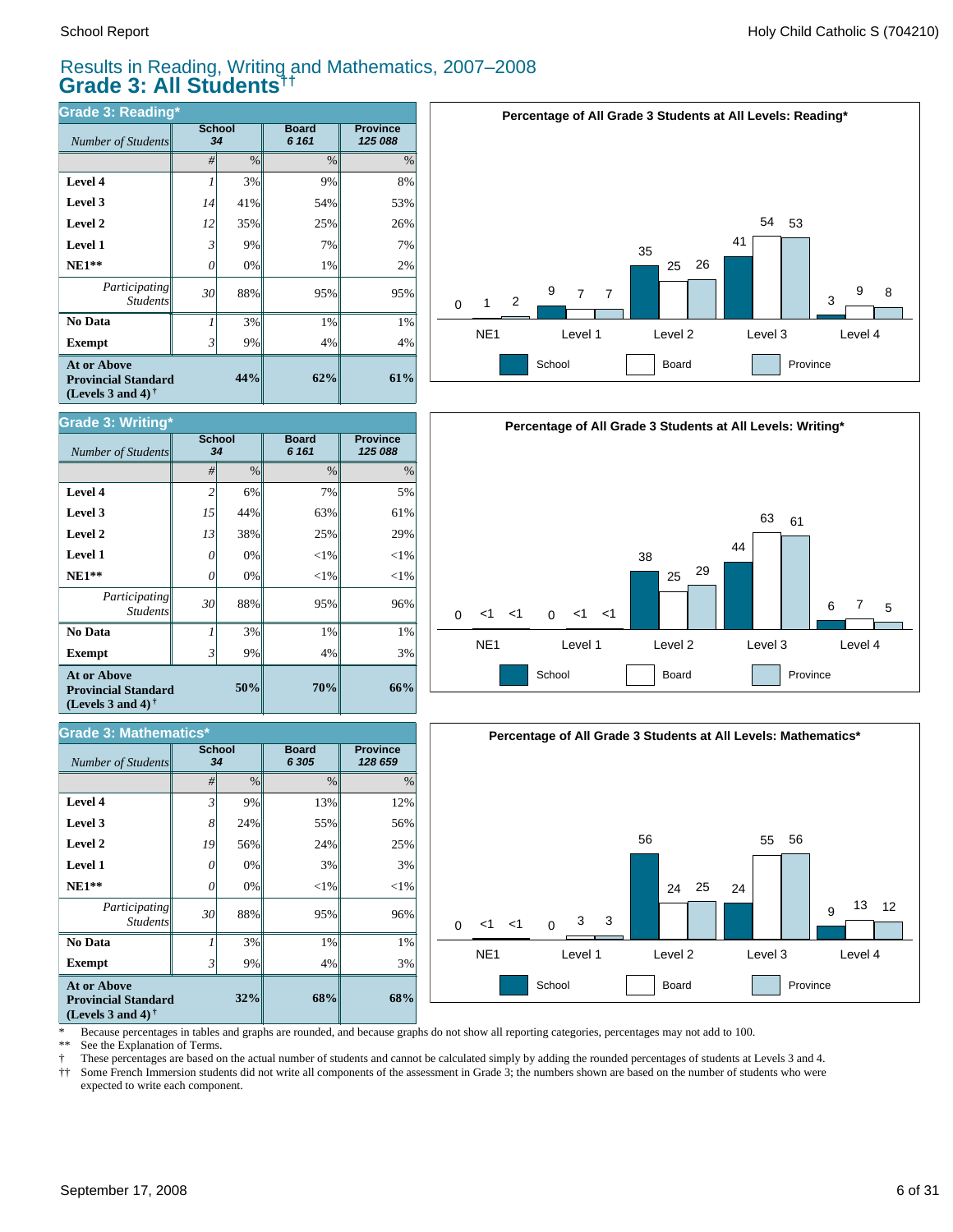#### Results in Reading, Writing and Mathematics, 2007–2008

### **Grade 3: Participating Students (excludes "no data" and "exempt" categories)**

| Grade 3: Reading*                                                              | <b>School</b> |      | <b>Board</b>  | <b>Province</b> |
|--------------------------------------------------------------------------------|---------------|------|---------------|-----------------|
| Number of Students                                                             | 30            |      | 5869          | 119 075         |
|                                                                                | #             | $\%$ | $\frac{0}{0}$ | $\frac{0}{0}$   |
| Level 4                                                                        |               | 3%   | 9%            | 8%              |
| Level 3                                                                        | 14            | 47%  | 56%           | 56%             |
| Level 2                                                                        | 12            | 40%  | 27%           | 27%             |
| Level 1                                                                        | 3             | 10%  | 7%            | 7%              |
| $NE1**$                                                                        | 7             | 0%   | 1%            | 2%              |
| <b>At or Above</b><br><b>Provincial Standard</b><br>(Levels 3 and 4) $\dagger$ |               | 50%  | 65%           | 64%             |



| <b>Grade 3: Writing*</b>                                                       |                     |     |                      |                            |  |  |  |
|--------------------------------------------------------------------------------|---------------------|-----|----------------------|----------------------------|--|--|--|
| <b>Number of Students</b>                                                      | <b>School</b><br>30 |     | <b>Board</b><br>5872 | <b>Province</b><br>119 623 |  |  |  |
|                                                                                | $\frac{0}{0}$<br>#  |     | $\frac{0}{0}$        | $\%$                       |  |  |  |
| Level 4                                                                        | 2                   | 7%  | 7%                   | 5%                         |  |  |  |
| Level 3                                                                        | 15                  | 50% | 66%                  | 64%                        |  |  |  |
| Level 2                                                                        | 13                  | 43% | 27%                  | 31%                        |  |  |  |
| Level 1                                                                        | 0                   | 0%  | $<$ 1%               | $<$ 1%                     |  |  |  |
| $NE1**$                                                                        | 0                   | 0%  | ${<}1\%$             | $<$ 1%                     |  |  |  |
| <b>At or Above</b><br><b>Provincial Standard</b><br>(Levels 3 and 4) $\dagger$ |                     | 57% | 73%                  | 69%                        |  |  |  |



| <b>Grade 3: Mathematics*</b>                                                   |                     |               |                      |                            |  |  |  |  |
|--------------------------------------------------------------------------------|---------------------|---------------|----------------------|----------------------------|--|--|--|--|
| Number of Students                                                             | <b>School</b><br>30 |               | <b>Board</b><br>6021 | <b>Province</b><br>123 291 |  |  |  |  |
|                                                                                | #                   | $\frac{0}{0}$ | $\frac{0}{0}$        | $\frac{0}{0}$              |  |  |  |  |
| Level 4                                                                        | $\mathfrak{Z}$      | 10%           | 14%                  | 12%                        |  |  |  |  |
| Level 3                                                                        | 8                   | 27%           | 57%                  | 59%                        |  |  |  |  |
| Level 2                                                                        | 19                  | 63%           | 25%                  | 26%                        |  |  |  |  |
| Level 1                                                                        |                     | 0%            | 3%                   | 3%                         |  |  |  |  |
| $NE1**$                                                                        |                     | 0%            | ${<}1\%$             | $<$ 1%                     |  |  |  |  |
| <b>At or Above</b><br><b>Provincial Standard</b><br>(Levels 3 and 4) $\dagger$ |                     | 37%           | 72%                  | 71%                        |  |  |  |  |



\* Because percentages in tables and graphs are rounded, percentages may not add to 100.<br>\*\* See the Explanation of Terms

See the Explanation of Terms. † These percentages are based on the actual number of students and cannot be calculated simply by adding the rounded percentages of students at Levels 3 and 4.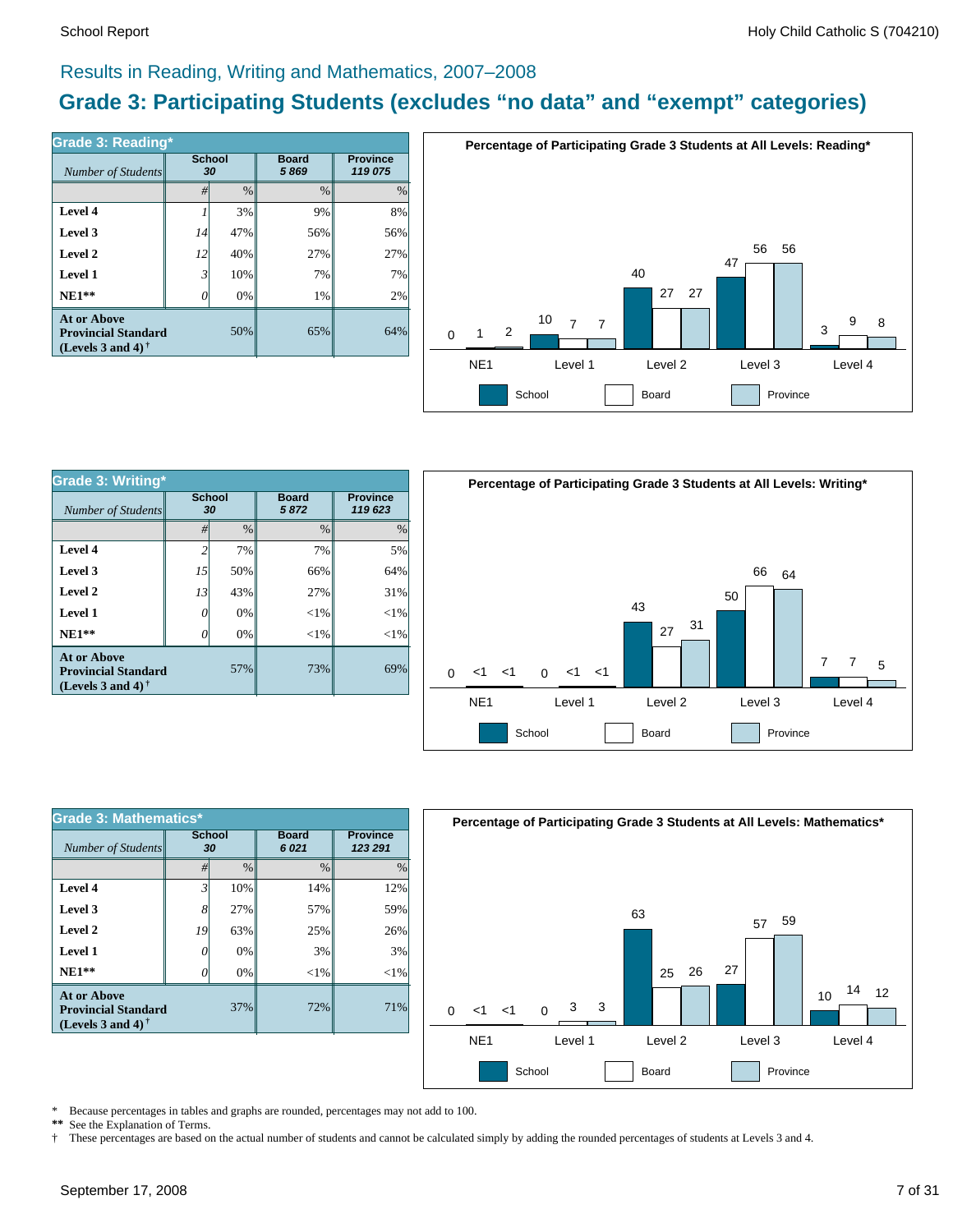### Results in Reading, Writing and Mathematics, 2007–2008

### **Grade 3: Gender††**

| Grade 3: School*                                                                                     |                      |             |                      |             |                    |             |  |  |
|------------------------------------------------------------------------------------------------------|----------------------|-------------|----------------------|-------------|--------------------|-------------|--|--|
|                                                                                                      | Reading              |             | <b>Writing</b>       |             | <b>Mathematics</b> |             |  |  |
| Number of Students                                                                                   | <b>Female</b><br>N/R | Male<br>N/R | <b>Female</b><br>N/R | Male<br>N/R | Female<br>N/R      | Male<br>N/R |  |  |
| Level 4                                                                                              | N/R                  | N/R         | N/R                  | N/R         | N/R                | N/R         |  |  |
| Level 3                                                                                              | N/R                  | N/R         | N/R                  | N/R         | N/R                | N/R         |  |  |
| Level 2                                                                                              | N/R                  | N/R         | N/R                  | N/R         | N/R                | N/R         |  |  |
| Level 1                                                                                              | N/R                  | N/R         | N/R                  | N/R         | N/R                | N/R         |  |  |
| $NE1**$                                                                                              | N/R                  | N/R         | N/R                  | N/R         | N/R                | N/R         |  |  |
| <i>Participating</i><br><i>Students</i>                                                              | N/R                  | N/R         | N/R                  | N/R         | N/R                | N/R         |  |  |
| <b>No Data</b>                                                                                       | N/R                  | N/R         | N/R                  | N/R         | N/R                | N/R         |  |  |
| Exempt                                                                                               | N/R                  | N/R         | N/R                  | N/R         | N/R                | N/R         |  |  |
| <b>At or Above</b><br><b>Provincial Standard</b><br>(Levels 3 and 4) <sup><math>\dagger</math></sup> | N/R                  | N/R         | N/R                  | N/R         | N/R                | N/R         |  |  |

| Grade 3: Board*                                                                |                       |               |                       |               |                       |                 |  |  |
|--------------------------------------------------------------------------------|-----------------------|---------------|-----------------------|---------------|-----------------------|-----------------|--|--|
|                                                                                | Reading               |               | <b>Writing</b>        |               | <b>Mathematics</b>    |                 |  |  |
| Number of Students                                                             | <b>Female</b><br>2998 | Male<br>3 163 | <b>Female</b><br>2998 | Male<br>3 163 | <b>Female</b><br>3085 | Male<br>3 2 2 0 |  |  |
| Level 4                                                                        | 12%                   | 6%            | 9%                    | 4%            | 13%                   | 14%             |  |  |
| Level 3                                                                        | 56%                   | 51%           | 68%                   | 58%           | 56%                   | 53%             |  |  |
| Level 2                                                                        | 23%                   | 28%           | 19%                   | 31%           | 24%                   | 24%             |  |  |
| <b>Level 1</b>                                                                 | 5%                    | 8%            | ${<}1\%$              | ${<}1\%$      | 3%                    | 3%              |  |  |
| $NE1**$                                                                        | 1%                    | 2%            | ${<}1\%$              | ${<}1\%$      | ${<}1\%$              | ${<}1\%$        |  |  |
| Participating<br><b>Students</b>                                               | 97%                   | 94%           | 97%                   | 94%           | 96%                   | 95%             |  |  |
| No Data                                                                        | 1%                    | 1%            | 1%                    | 1%            | 1%                    | 1%              |  |  |
| Exempt                                                                         | 3%                    | 5%            | 3%                    | 5%            | 3%                    | 5%              |  |  |
| <b>At or Above</b><br><b>Provincial Standard</b><br>(Levels 3 and 4) $\dagger$ | 68%                   | 57%           | 77%                   | 62%           | 70%                   | 67%             |  |  |

| <b>Grade 3: Province*</b>                                                      |                         |                |                         |                |                         |                |  |  |
|--------------------------------------------------------------------------------|-------------------------|----------------|-------------------------|----------------|-------------------------|----------------|--|--|
|                                                                                | Reading                 |                | <b>Writing</b>          |                | <b>Mathematics</b>      |                |  |  |
| Number of Students                                                             | <b>Female</b><br>60 445 | Male<br>64 642 | <b>Female</b><br>60 445 | Male<br>64 642 | <b>Female</b><br>62 501 | Male<br>66 157 |  |  |
| Level 4                                                                        | 11%                     | 5%             | 7%                      | 3%             | 11%                     | 12%            |  |  |
| Level 3                                                                        | 57%                     | 50%            | 67%                     | 56%            | 57%                     | 55%            |  |  |
| Level 2                                                                        | 22%                     | 29%            | 23%                     | 35%            | 25%                     | 25%            |  |  |
| Level 1                                                                        | 5%                      | 8%             | ${<}1\%$                | ${<}1\%$       | 2%                      | 3%             |  |  |
| $NE1**$                                                                        | 1%                      | 2%             | ${<}1\%$                | ${<}1\%$       | ${<}1\%$                | ${<}1\%$       |  |  |
| <i>Participating</i><br><i>Students</i>                                        | 96%                     | 94%            | 97%                     | 95%            | 97%                     | 95%            |  |  |
| No Data                                                                        | 1%                      | 1%             | 1%                      | 1%             | 1%                      | 1%             |  |  |
| <b>Exempt</b>                                                                  | 3%                      | 5%             | 2%                      | 4%             | 2%                      | 4%             |  |  |
| <b>At or Above</b><br><b>Provincial Standard</b><br>(Levels 3 and 4) $\dagger$ | 68%                     | 55%            | 74%                     | 59%            | 69%                     | 67%            |  |  |

\* Because percentages in tables are rounded, percentages may not add to 100.<br>\*\* See the Explanation of Terms.

See the Explanation of Terms.

† These percentages are based on the actual number of students and cannot be calculated simply by adding the rounded percentages of students at Levels 3 and 4.<br>†† Results include only students for whom gender data were ava

†† Results include only students for whom gender data were available.





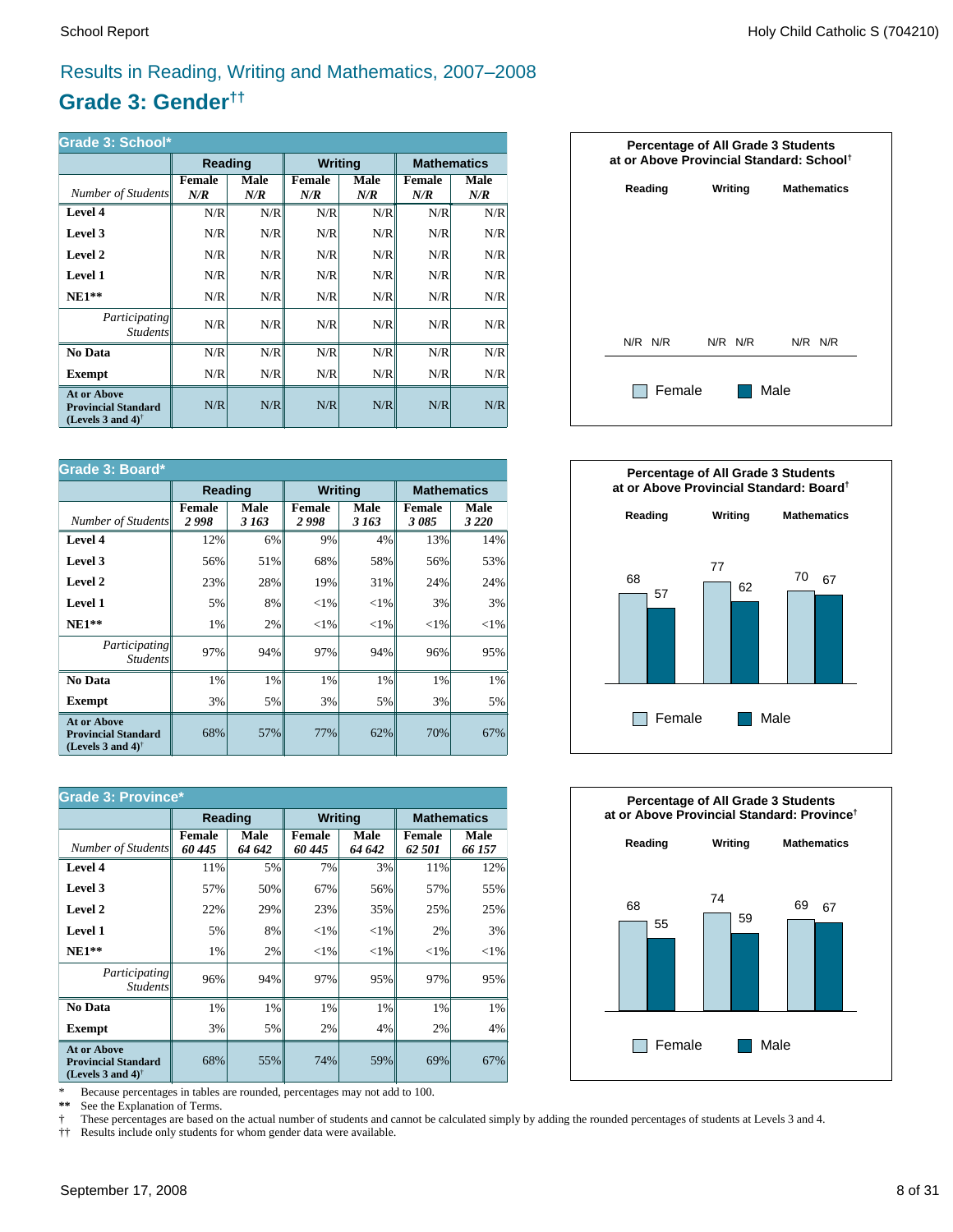### Assessments of Reading, Writing and Mathematics, Primary and Junior Divisions, 2007–2008 **Contextual Information: Grade 6\***

This information provides a context for interpreting the school's results.

| <b>Demographic Information</b>                        | <b>School</b> |                | <b>Board</b> |            | <b>Province</b>                              |         |
|-------------------------------------------------------|---------------|----------------|--------------|------------|----------------------------------------------|---------|
| <b>Enrolment</b>                                      |               |                |              |            |                                              |         |
| Number of Grade 6 students                            |               | 37             |              | 6 702      |                                              | 140 420 |
| Number of classes with Grade 6 students               |               |                |              | 399        |                                              | 8 400   |
| Number of schools with Grade 6 classes                |               | Not applicable |              | 169        |                                              | 3 199   |
|                                                       |               |                |              |            | Number Percent Number Percent Number Percent |         |
| Gender                                                |               |                |              |            |                                              |         |
| Female                                                | 19            | 51%            | 3 2 3 3      | 48%        | 68 266                                       | 49%     |
| Male                                                  | 18            | 49%            | 3 4 6 9      | 52%        | 72 154                                       | 51%     |
| Gender not specified                                  | 0             | $0\%$          | 0            | $0\%$      | 0                                            | 0%      |
| <b>Student Status</b>                                 |               |                |              |            |                                              |         |
| English language learners**                           | $\theta$      | $0\%$          | 186          | 3%         | 6639                                         | 5%      |
| Students with special needs (excluding gifted)**      | 5             | 14%            | 1 161        | 17%        | 24 146                                       | 17%     |
| <b>Place of Birth</b>                                 |               |                |              |            |                                              |         |
| Born in Canada                                        | 26            | 70%            | 5 3 6 4      | 80%        | 123 090                                      | 88%     |
| Born outside Canada                                   | 11            | 30%            | 1329         | 20%        | 17 139                                       | 12%     |
| In Canada less than one year                          | 0             | 0%             | 45           | 1%         | 781                                          | 1%      |
| In Canada one year or more but less than three years  | 3             | 8%             | 289          | 4%         | 3 0 6 8                                      | 2%      |
| In Canada three years or more                         | 8             | 22%            | 992          | 15%        | 12 3 14                                      | 9%      |
| Language                                              |               |                |              |            |                                              |         |
| First language learned at home was other than English | 8             | 22%            | 2 2 3 4      | 33%        | 27 589                                       | 20%     |
| <b>Year Student Entered Current School</b>            |               |                |              |            |                                              |         |
| 2007-2008                                             | 8             | 22%            | 762          | 11%        | 31 842                                       | 23%     |
| 2006-2007                                             | 2             | 5%             | 560          | 8%         | 13757                                        | 10%     |
| 2005-2006                                             | 4             | 11%            | 544          | 8%         | 16 422                                       | 12%     |
| Prior to 2005-2006                                    | 23            | 62%            | 4 8 24       | 72%        | 77 751                                       | 55%     |
| Data not available                                    | $\theta$      | $0\%$          | 12           | $<\!\!1\%$ | 648                                          | $<$ 1%  |
| <b>Year Student Entered Current Board</b>             |               |                |              |            |                                              |         |
| 2007-2008                                             | 5             | 14%            | 398          | 6%         | 17395                                        | 12%     |
| 2006-2007                                             | 1             | 3%             | 284          | 4%         | 8 3 6 1                                      | 6%      |
| 2005-2006                                             | 1             | 3%             | 319          | 5%         | 12 632                                       | 9%      |
| Prior to 2005-2006                                    | 30            | 81%            | 5 6 6 7      | 85%        | 96 018                                       | 68%     |
| Data not available                                    | $\mathcal O$  | $0\%$          | 34           | $1\%$      | 6014                                         | 4%      |

\* Contextual data pertaining to gender, student status, school background, place of birth, language learned at home and year entered school and board are provided by schools and/or boards through the Student Data Collection process. Some data may be missing because they were not reported by the school.

\*\* See the Explanation of Terms.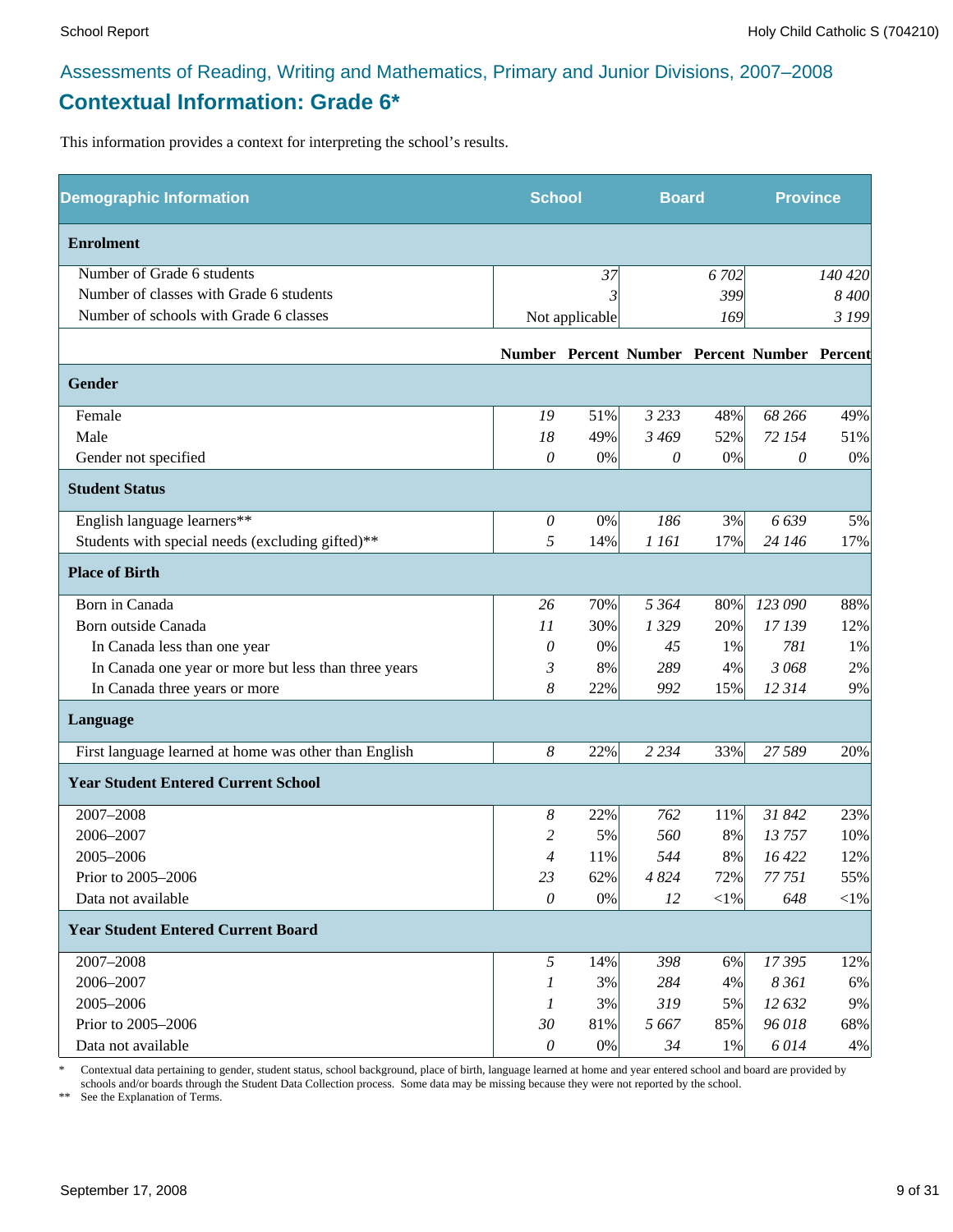**Grade 6: Writing\***

#### Results in Reading, Writing and Mathematics, 2007–2008 **Grade 6: All Students**

| Grade 6: Reading*                                                              |                |                     |                      |                            |  |  |  |  |
|--------------------------------------------------------------------------------|----------------|---------------------|----------------------|----------------------------|--|--|--|--|
| Number of Students                                                             |                | <b>School</b><br>37 | <b>Board</b><br>6702 | <b>Province</b><br>140 420 |  |  |  |  |
|                                                                                | #              | $\%$                | $\frac{0}{0}$        | $\%$                       |  |  |  |  |
| Level 4                                                                        | $\overline{c}$ | 5%                  | 8%                   | 7%                         |  |  |  |  |
| Level 3                                                                        | 19             | 51%                 | 56%                  | 59%                        |  |  |  |  |
| Level 2                                                                        | 13             | 35%                 | 24%                  | 24%                        |  |  |  |  |
| <b>Level 1</b>                                                                 | 0              | 0%                  | 7%                   | 5%                         |  |  |  |  |
| $NE1**$                                                                        | 0              | 0%                  | 1%                   | 1%                         |  |  |  |  |
| Participating<br><b>Students</b>                                               | 34             | 92%                 | 96%                  | 96%                        |  |  |  |  |
| No Data                                                                        | $\overline{c}$ | 5%                  | $<$ 1%               | 1%                         |  |  |  |  |
| <b>Exempt</b>                                                                  |                | 3%                  | 3%                   | 3%                         |  |  |  |  |
| <b>At or Above</b><br><b>Provincial Standard</b><br>(Levels 3 and 4) $\dagger$ |                | 57%                 | 64%                  | 66%                        |  |  |  |  |







| <b>Number of Students</b>                                                                | <b>School</b><br>37 |               | <b>Board</b><br>6702 | <b>Province</b><br>140 420 |
|------------------------------------------------------------------------------------------|---------------------|---------------|----------------------|----------------------------|
|                                                                                          | #                   | $\frac{0}{0}$ | $\%$                 | $\%$                       |
| Level 4                                                                                  | $\overline{2}$      | 5%            | 10%                  | 9%                         |
| Level 3                                                                                  | 27                  | 73%           | 59%                  | 58%                        |
| Level 2                                                                                  | 5                   | 14%           | 25%                  | 28%                        |
| <b>Level 1</b>                                                                           | 0                   | 0%            | 1%                   | 1%                         |
| $NE1**$                                                                                  | $\theta$            | 0%            | $<$ 1%               | $<$ 1%                     |
| Participating<br><b>Students</b>                                                         | 34                  | 92%           | 96%                  | 96%                        |
| No Data                                                                                  | $\overline{c}$      | 5%            | $<$ 1%               | 1%                         |
| <b>Exempt</b>                                                                            |                     | 3%            | 3%                   | 3%                         |
| <b>At or Above</b><br>78%<br><b>Provincial Standard</b><br>(Levels 3 and 4) $^{\dagger}$ |                     |               | 69%                  | 67%                        |

| <b>Grade 6: Mathematics*</b>                                                                                |                     |      |                      |                            |  |  |  |  |
|-------------------------------------------------------------------------------------------------------------|---------------------|------|----------------------|----------------------------|--|--|--|--|
| Number of Students                                                                                          | <b>School</b><br>37 |      | <b>Board</b><br>6702 | <b>Province</b><br>140 358 |  |  |  |  |
|                                                                                                             | #                   | $\%$ | $\frac{0}{0}$        | $\%$                       |  |  |  |  |
| Level 4                                                                                                     | $\overline{3}$      | 8%   | 13%                  | 11%                        |  |  |  |  |
| Level 3                                                                                                     | 19                  | 51%  | 47%                  | 49%                        |  |  |  |  |
| Level 2                                                                                                     | 11                  | 30%  | 28%                  | 29%                        |  |  |  |  |
| <b>Level 1</b>                                                                                              |                     | 3%   | 8%                   | 6%                         |  |  |  |  |
| $NE1**$                                                                                                     | 0                   | 0%   | $<$ 1%               | $<$ 1%                     |  |  |  |  |
| Participating<br><b>Students</b>                                                                            | 34                  | 92%  | 96%                  | 96%                        |  |  |  |  |
| No Data                                                                                                     | $\overline{c}$      | 5%   | 1%                   | 1%                         |  |  |  |  |
| <b>Exempt</b>                                                                                               |                     | 3%   | 3%                   | 3%                         |  |  |  |  |
| <b>At or Above</b><br>59%<br><b>Provincial Standard</b><br>(Levels 3 and 4) <sup><math>\dagger</math></sup> |                     |      | 59%                  | 61%                        |  |  |  |  |

\* Because percentages in tables and graphs are rounded, and because graphs do not show all reporting categories, percentages may not add to 100.

**\*\*** See the Explanation of Terms.

† These percentages are based on the actual number of students and cannot be calculated simply by adding the rounded percentages of students at Levels 3 and 4.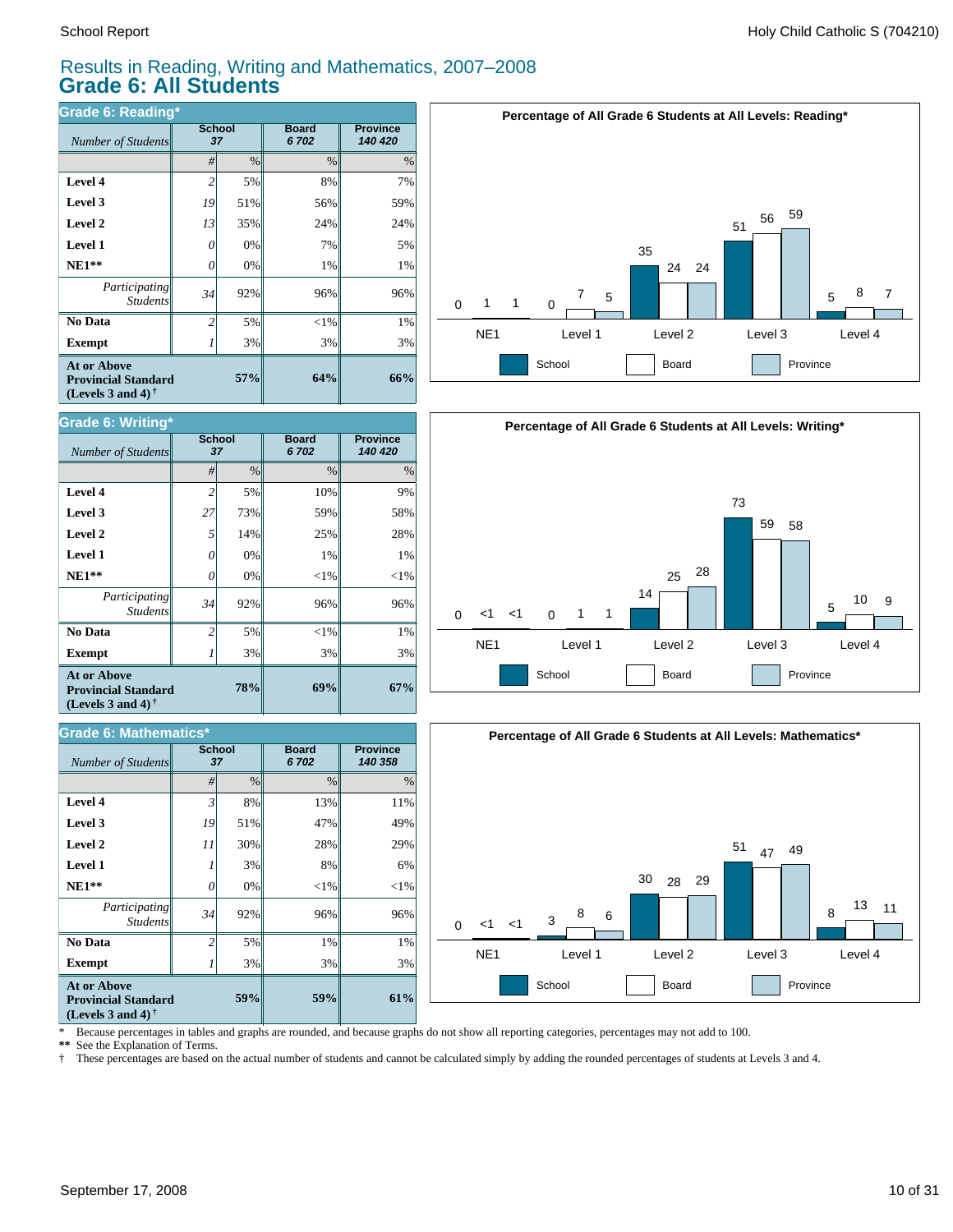### Results in Reading, Writing and Mathematics, 2007–2008

### **Grade 6: Participating Students (excludes "no data" and "exempt" categories)**

| Number of Students                                                             | <b>School</b><br>34 |      | <b>Board</b><br>6 450 | <b>Province</b><br>134 766 |  |
|--------------------------------------------------------------------------------|---------------------|------|-----------------------|----------------------------|--|
|                                                                                | #                   | $\%$ | $\frac{0}{0}$         | $\%$                       |  |
| Level 4                                                                        | $\overline{c}$      | 6%   | 8%                    | 8%                         |  |
| Level 3                                                                        | 19                  | 56%  | 58%                   | 61%                        |  |
| Level 2                                                                        | 13                  | 38%  | 25%                   | 25%                        |  |
| Level 1                                                                        | 0                   | 0%   | 7%                    | 6%                         |  |
| $NE1**$                                                                        | O                   | 0%   | 1%                    | 1%                         |  |
| <b>At or Above</b><br><b>Provincial Standard</b><br>(Levels 3 and 4) $\dagger$ |                     |      | 66%                   | 69%                        |  |



| Grade 6: Writing*                                                                     |                     |     |                      |                            |  |  |  |
|---------------------------------------------------------------------------------------|---------------------|-----|----------------------|----------------------------|--|--|--|
| Number of Students                                                                    | <b>School</b><br>34 |     | <b>Board</b><br>6447 | <b>Province</b><br>134 882 |  |  |  |
|                                                                                       | $\frac{0}{0}$<br>#  |     | $\frac{0}{0}$        | $\%$                       |  |  |  |
| Level 4                                                                               | $\overline{c}$      | 6%  | 11%                  | 9%                         |  |  |  |
| Level 3                                                                               | 27                  | 79% | 61%                  | 60%                        |  |  |  |
| Level 2                                                                               | 5                   | 15% | 26%                  | 29%                        |  |  |  |
| Level 1                                                                               | 0                   | 0%  | 2%                   | 1%                         |  |  |  |
| $NE1**$                                                                               | 0                   | 0%  | $<$ 1%               | $<$ 1%                     |  |  |  |
| <b>At or Above</b><br>85%<br><b>Provincial Standard</b><br>(Levels 3 and 4) $\dagger$ |                     | 72% | 70%                  |                            |  |  |  |



| Grade 6: Mathematics*                                                                 |                |               |                      |        |  |  |  |
|---------------------------------------------------------------------------------------|----------------|---------------|----------------------|--------|--|--|--|
| Number of Students                                                                    | School<br>34   |               | <b>Board</b><br>6431 |        |  |  |  |
|                                                                                       | #              | $\frac{0}{0}$ | $\frac{0}{0}$        | $\%$   |  |  |  |
| Level 4                                                                               | 3 <sup>1</sup> | 9%            | 13%                  | 12%    |  |  |  |
| Level 3                                                                               | 19             | 56%           | 49%                  | 52%    |  |  |  |
| Level 2                                                                               | 11             | 32%           | 29%                  | 30%    |  |  |  |
| Level 1                                                                               |                | 3%            | 8%                   | 6%     |  |  |  |
| $NE1**$                                                                               | 0              | 0%            | $<$ 1%               | $<$ 1% |  |  |  |
| <b>At or Above</b><br>65%<br><b>Provincial Standard</b><br>(Levels 3 and 4) $\dagger$ |                |               | 62%                  | 63%    |  |  |  |



\* Because percentages in tables and graphs are rounded, percentages may not add to 100.<br>\*\* See the Explanation of Terms See the Explanation of Terms.

† These percentages are based on the actual number of students and cannot be calculated simply by adding the rounded percentages of students at Levels 3 and 4.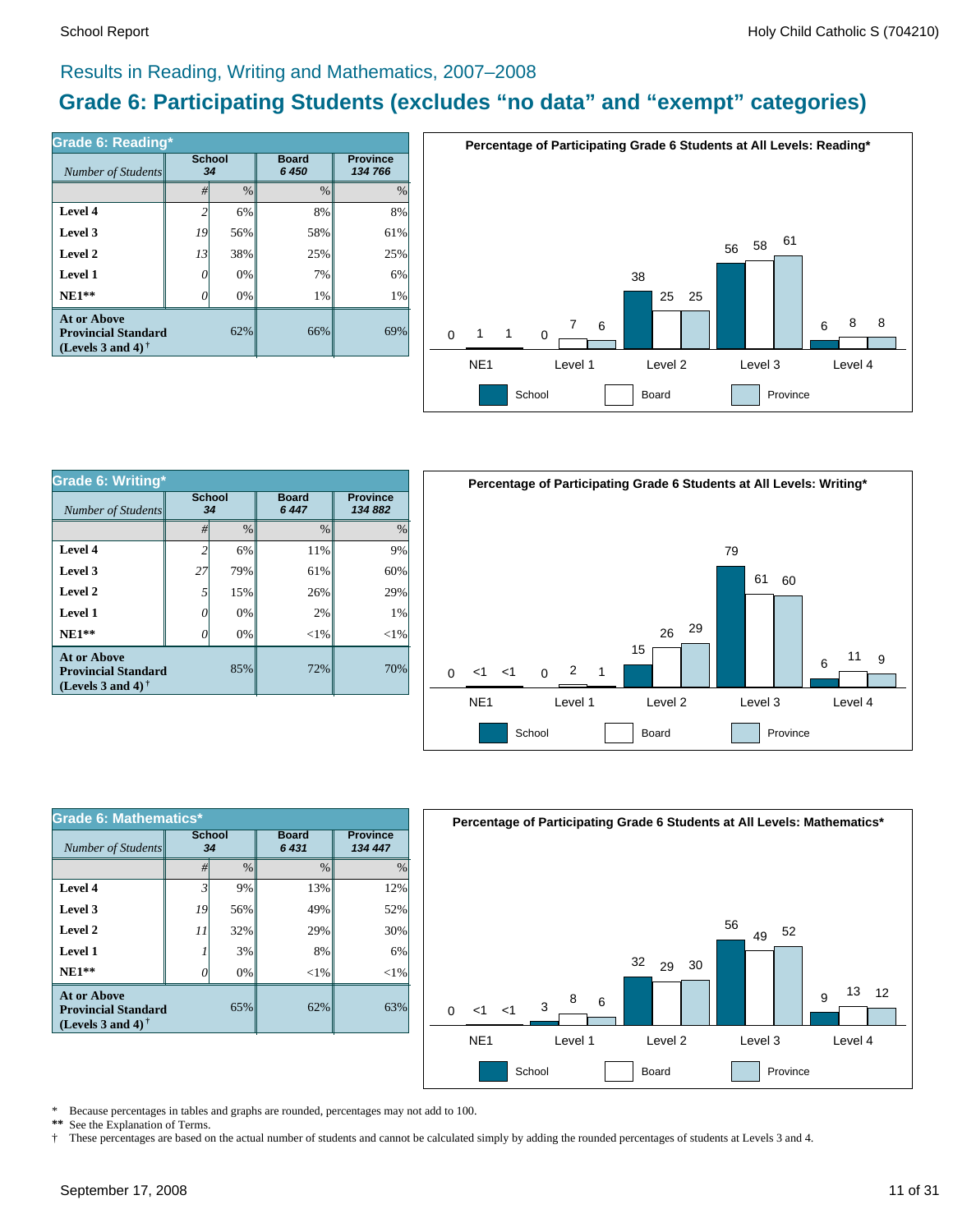### Results in Reading, Writing and Mathematics, 2007–2008

### **Grade 6: Gender††**

| Grade 6: School*                                                                                     |              |                   |                |            |                     |                    |  |
|------------------------------------------------------------------------------------------------------|--------------|-------------------|----------------|------------|---------------------|--------------------|--|
|                                                                                                      | Reading      |                   | <b>Writing</b> |            |                     | <b>Mathematics</b> |  |
| Number of Students                                                                                   | Female<br>19 | <b>Male</b><br>18 | Female<br>19   | Male<br>18 | <b>Female</b><br>19 | Male<br>18         |  |
| Level 4                                                                                              | 5%           | 6%                | 11%            | 0%         | 5%                  | 11%                |  |
| Level 3                                                                                              | 68%          | 33%               | 68%            | 78%        | 58%                 | 44%                |  |
| Level 2                                                                                              | 21%          | 50%               | 16%            | 11%        | 26%                 | 33%                |  |
| Level 1                                                                                              | 0%           | 0%                | 0%             | 0%         | 5%                  | 0%                 |  |
| $NE1**$                                                                                              | 0%           | 0%                | 0%             | 0%         | 0%                  | 0%                 |  |
| <i>Participating</i><br><b>Students</b>                                                              | 95%          | 89%               | 95%            | 89%        | 95%                 | 89%                |  |
| No Data                                                                                              | 5%           | 6%                | 5%             | 6%         | 5%                  | 6%                 |  |
| <b>Exempt</b>                                                                                        | 0%           | 6%                | 0%             | 6%         | 0%                  | 6%                 |  |
| <b>At or Above</b><br><b>Provincial Standard</b><br>(Levels 3 and 4) <sup><math>\dagger</math></sup> | 74%          | 39%               | 79%            | 78%        | 63%                 | 56%                |  |

| Grade 6: Board*                                                                |                          |              |                          |              |                          |                    |  |
|--------------------------------------------------------------------------------|--------------------------|--------------|--------------------------|--------------|--------------------------|--------------------|--|
|                                                                                | Reading                  |              | <b>Writing</b>           |              |                          | <b>Mathematics</b> |  |
| Number of Students                                                             | <b>Female</b><br>3 2 3 3 | Male<br>3469 | <b>Female</b><br>3 2 3 3 | Male<br>3469 | <b>Female</b><br>3 2 3 3 | Male<br>3469       |  |
| Level 4                                                                        | 11%                      | 5%           | 14%                      | 6%           | 13%                      | 13%                |  |
| Level 3                                                                        | 59%                      | 53%          | 63%                      | 55%          | 48%                      | 45%                |  |
| Level 2                                                                        | 21%                      | 28%          | 19%                      | 31%          | 28%                      | 28%                |  |
| <b>Level 1</b>                                                                 | 5%                       | 9%           | 1%                       | 2%           | 7%                       | 8%                 |  |
| $NE1**$                                                                        | 1%                       | 1%           | ${<}1\%$                 | 1%           | ${<}1\%$                 | 1%                 |  |
| Participating<br><b>Students</b>                                               | 97%                      | 96%          | 97%                      | 95%          | 97%                      | 95%                |  |
| No Data                                                                        | ${<}1\%$                 | ${<}1\%$     | ${<}1\%$                 | $<$ 1%       | 1%                       | 1%                 |  |
| Exempt                                                                         | 3%                       | 4%           | 3%                       | 4%           | 3%                       | 4%                 |  |
| <b>At or Above</b><br><b>Provincial Standard</b><br>(Levels 3 and 4) $\dagger$ | 70%                      | 58%          | 77%                      | 62%          | 61%                      | 58%                |  |

| <b>Grade 6: Province*</b>                                                      |                         |                |                         |                |                         |                    |  |
|--------------------------------------------------------------------------------|-------------------------|----------------|-------------------------|----------------|-------------------------|--------------------|--|
|                                                                                | Reading                 |                | <b>Writing</b>          |                |                         | <b>Mathematics</b> |  |
| Number of Students                                                             | <b>Female</b><br>68 266 | Male<br>72 154 | <b>Female</b><br>68 266 | Male<br>72 154 | <b>Female</b><br>68 235 | Male<br>72 123     |  |
| Level 4                                                                        | 10%                     | 5%             | 13%                     | 5%             | 11%                     | 12%                |  |
| Level 3                                                                        | 62%                     | 55%            | 63%                     | 53%            | 50%                     | 48%                |  |
| Level 2                                                                        | 20%                     | 27%            | 20%                     | 35%            | 29%                     | 28%                |  |
| Level 1                                                                        | 4%                      | 7%             | 1%                      | 2%             | 6%                      | 6%                 |  |
| $NE1**$                                                                        | ${<}1\%$                | 1%             | ${<}1\%$                | 1%             | ${<}1\%$                | ${<}1\%$           |  |
| <i>Participating</i><br><i>Students</i>                                        | 97%                     | 95%            | 97%                     | 95%            | 97%                     | 95%                |  |
| No Data                                                                        | 1%                      | 1%             | 1%                      | 1%             | 1%                      | 1%                 |  |
| <b>Exempt</b>                                                                  | 2%                      | 4%             | 2%                      | 4%             | 2%                      | 4%                 |  |
| <b>At or Above</b><br><b>Provincial Standard</b><br>(Levels 3 and 4) $\dagger$ | 73%                     | 60%            | 76%                     | 58%            | 62%                     | 60%                |  |

\* Because percentages in tables are rounded, percentages may not add to 100.<br>\*\* See the Explanation of Terms.

See the Explanation of Terms.

† These percentages are based on the actual number of students and cannot be calculated simply by adding the rounded percentages of students at Levels 3 and 4.<br>†† Results include only students for whom gender data were ava

†† Results include only students for whom gender data were available.





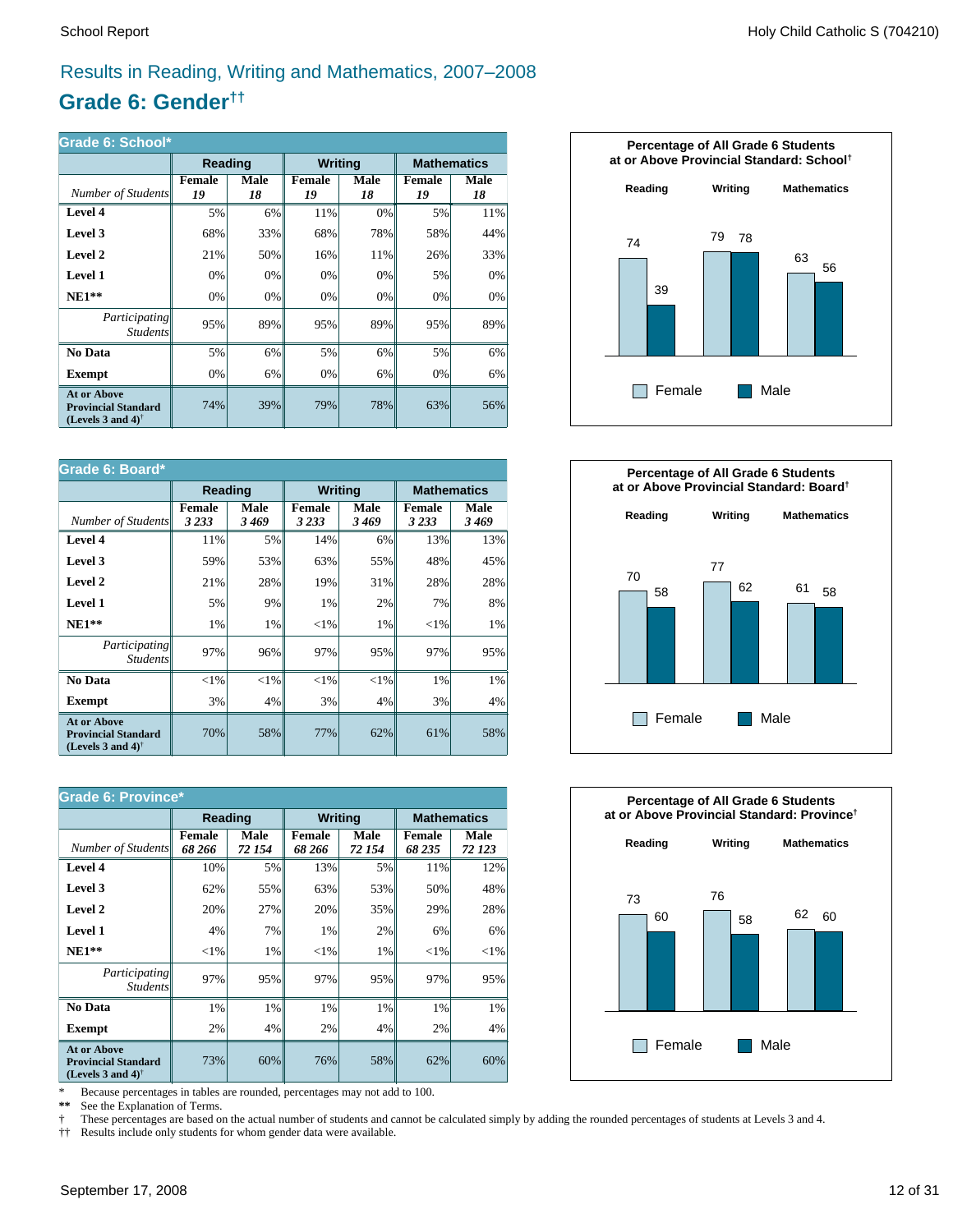### **Contextual Information over Time: Grade 3\*** Assessments of Reading, Writing and Mathematics, Primary and Junior Divisions, 2007–2008

This information provides a context for interpreting the school's results over the past five years.

| Grade <sub>3</sub>                                    | 2003-2004                        | 2004-2005 | 2005-2006 | 2006-2007 | 2007-2008 |
|-------------------------------------------------------|----------------------------------|-----------|-----------|-----------|-----------|
| <b>Enrolment</b>                                      |                                  |           |           |           |           |
| Number of students                                    | 40                               | 34        | 33        | 30        | 34        |
| <b>Participation in the Assessment</b>                |                                  |           |           |           |           |
| Reading <sup>†</sup>                                  | 98%                              | 100%      | 97%       | 97%       | 88%       |
| Writing <sup>†</sup>                                  | 98%                              | 100%      | 97%       | 97%       | 88%       |
| Mathematics <sup>†</sup>                              | 98%                              | 100%      | 97%       | 97%       | 88%       |
| <b>Gender</b>                                         |                                  |           |           |           |           |
| Female                                                | 38%                              | 53%       | 58%       | 57%       | 56%       |
| Male                                                  | 62%                              | 41%       | 42%       | 43%       | 44%       |
| <b>Student Status</b>                                 |                                  |           |           |           |           |
| English language learners**                           | 0%                               | 9%        | 0%        | 7%        | $0\%$     |
| Students with special needs (excluding gifted)**      | 5%                               | 15%       | 9%        | 10%       | 29%       |
| <b>Place of Birth</b>                                 |                                  |           |           |           |           |
| Born in Canada                                        | 82%                              | 76%       | 76%       | 83%       | 82%       |
| Born outside Canada                                   | 18%                              | 21%       | 21%       | 17%       | 18%       |
| In Canada less than one year                          | 0%                               | 0%        | 0%        | 0%        | 6%        |
| In Canada one year or more but less than three years  | 2%                               | 6%        | 6%        | 7%        | 3%        |
| In Canada three years or more                         | 8%                               | 9%        | 15%       | 10%       | 9%        |
| <b>Language</b>                                       |                                  |           |           |           |           |
| First language learned at home was other than English | 25%                              | 50%       | 12%       | 10%       | 12%       |
| <b>Year Student Entered Current School</b>            |                                  |           |           |           |           |
| Year of the assessment                                |                                  |           | 18%       | 13%       | 15%       |
| Year prior to the assessment                          |                                  |           | 12%       | 10%       | 12%       |
| 2 years prior to the assessment                       | Data not collected <sup>††</sup> |           | 18%       | 10%       | 12%       |
| 3 or more years prior to the assessment               |                                  |           | 48%       | 67%       | 62%       |
| Data not available                                    |                                  |           | 3%        | 0%        | $0\%$     |

\* Contextual data pertaining to gender, student status, school background, place of birth and language learned at home are provided by schools and/or boards through the Student Data Collection process.

Some French Immersion students did not write all components of the assessment in Grade 3; the numbers shown are based on the number of students who were expected to write each component.

\*\* See the Explanation of Terms.

†† The question related to student mobility changed in 2005–2006.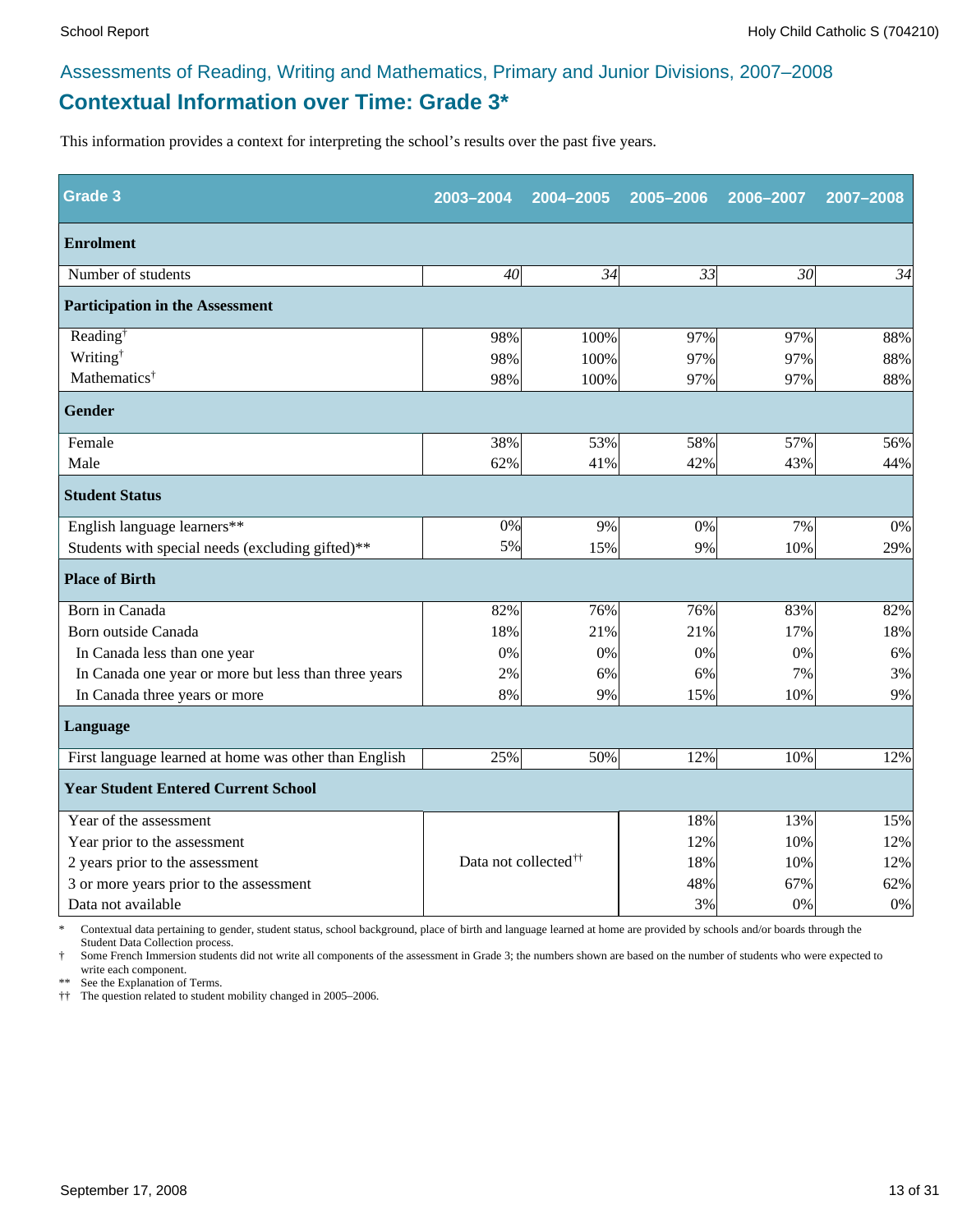### **Grade 3: Reading** Results over Time, 2004–2005 to 2007–2008<sup>\*</sup>

| <b>Grade 3 Reading: School*</b>                                         |             |             |             |             |  |  |  |  |
|-------------------------------------------------------------------------|-------------|-------------|-------------|-------------|--|--|--|--|
| Year                                                                    | $'04 - '05$ | $'05 - '06$ | $'06 - '07$ | $'07 - '08$ |  |  |  |  |
| Number of<br><b>Students</b>                                            | 34          | 33          | 30          | 34          |  |  |  |  |
| Level 4                                                                 | 0%          | 0%          | 0%          | 3%          |  |  |  |  |
| Level 3                                                                 | 44%         | 36%         | 70%         | 41%         |  |  |  |  |
| Level 2                                                                 | 44%         | 42%         | 23%         | 35%         |  |  |  |  |
| Level 1                                                                 | 12%         | 15%         | 3%          | 9%          |  |  |  |  |
| $NE1**$                                                                 | 0%          | 3%          | 0%          | 0%          |  |  |  |  |
| Participating<br><b>Students</b>                                        | 100%        | 97%         | 97%         | 88%         |  |  |  |  |
| No Data                                                                 | 0%          | 3%          | 3%          | 3%          |  |  |  |  |
| <b>Exempt</b>                                                           | 0%          | 0%          | 0%          | 9%          |  |  |  |  |
| <b>At or Above</b><br><b>Provincial</b><br><b>Standard</b> <sup>†</sup> | 44%         | 36%         | 70%         | 44%         |  |  |  |  |



### **Percentage of All Grade 3 Students at All Levels in Reading: Board\*** NE1 Level 1 Level 2 Level 3 Level 4  $\mathfrak{p}$ 2004–2005 2005–2006 2006–2007 2007–2008 1 2 1 8 <sub>6</sub> 7 7  $\frac{29}{24}$  24 25 25  $50 - \frac{55}{ }$  52 54 <sup>5</sup> <sup>7</sup> <sup>8</sup> <sup>9</sup>



Refer to the EQAO Web site (www.eqao.com) for data from previous years.

55% 62% 60% 62%

\* Because percentages in tables and graphs are rounded, and because graphs do not show all reporting categories, percentages may not add to 100.

**\*\*** See the Explanation of Terms.

† These percentages are based on the actual number of students and cannot be calculated simply by adding the rounded percentages of students at Levels 3 and 4.

#### **Exempt**  $\begin{array}{|c|c|c|c|} \hline \textbf{6}\% & \textbf{4}\% & \textbf{4}\% \hline \end{array}$  4% **No Data**  $\begin{array}{|c|c|c|c|c|} \hline \textbf{No Data} & 1\% & 2\% & 1\% \hline \end{array}$ *Student*

**At or Above Provincial Standard**†

Student.

**Grade 3 Reading: Board\***

#### **Grade 3 Reading: Province\***

| Year                                                             | $'04 - '05$ | $'05 - '06$ | $'06 - '07$ | $'07 - '08$ |
|------------------------------------------------------------------|-------------|-------------|-------------|-------------|
| Number of<br><b>Students</b>                                     | 132 667     | 129 630     | 127 618     | 125 088     |
| Level 4                                                          | 6%          | 6%          | 6%          | 8%          |
| Level 3                                                          | 53%         | 56%         | 55%         | 53%         |
| Level 2                                                          | 27%         | 24%         | 25%         | 26%         |
| Level 1                                                          | 7%          | 6%          | 6%          | 7%          |
| $NE1**$                                                          | 2%          | 1%          | 2%          | 2%          |
| Participating<br><b>Students</b>                                 | 94%         | 94%         | 95%         | 95%         |
| No Data                                                          | 1%          | 1%          | 1%          | 1%          |
| <b>Exempt</b>                                                    | 5%          | 5%          | 4%          | 4%          |
| <b>At or Above</b><br>Provincial<br><b>Standard</b> <sup>†</sup> | 59%         | 62%         | 62%         | 61%         |

*Participating* 94% 94% 95% 95%

**Year '04–'05 '05–'06 '06–'07 '07–'08**

**NE1\*\***  $\begin{vmatrix} 2\% & 1\% \\ 1\% & 2\% \end{vmatrix}$  1% **Level 1** 8% 6% 7% 7% 7% **Level 2**  $\begin{array}{|c|c|c|c|c|} \hline \end{array}$  29% 24% 25% 25% **Level 3 50% 55% 52% 54% Level 4** 5% 7% 8% 9% *6 462 6 366 6 083 6 161 Number of*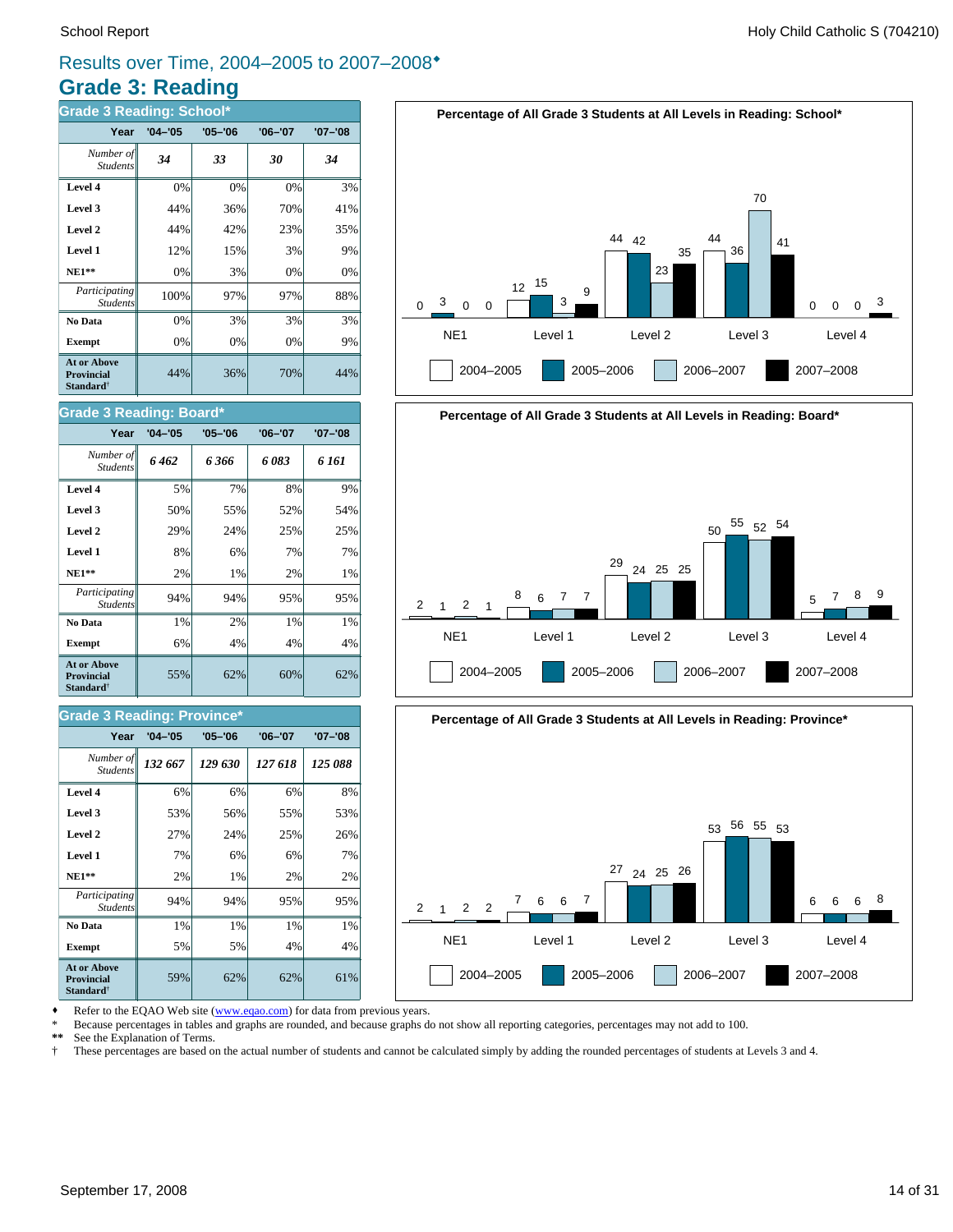### **Grade 3: Writing** Results over Time, 2004–2005 to 2007–2008<sup>\*</sup>

| <b>Grade 3 Writing: School*</b>                                         |             |             |             |             |  |  |  |  |
|-------------------------------------------------------------------------|-------------|-------------|-------------|-------------|--|--|--|--|
| Year                                                                    | $'04 - '05$ | $'05 - '06$ | $'06 - '07$ | $'07 - '08$ |  |  |  |  |
| Number of<br><b>Students</b>                                            | 34          | 33          | 30          | 34          |  |  |  |  |
| Level 4                                                                 | 0%          | 0%          | 0%          | 6%          |  |  |  |  |
| Level 3                                                                 | 50%         | 58%         | 83%         | 44%         |  |  |  |  |
| Level 2                                                                 | 50%         | 36%         | 13%         | 38%         |  |  |  |  |
| Level 1                                                                 | 0%          | 0%          | 0%          | 0%          |  |  |  |  |
| $NE1**$                                                                 | 0%          | 3%          | 0%          | 0%          |  |  |  |  |
| Participating<br><b>Students</b>                                        | 100%        | 97%         | 97%         | 88%         |  |  |  |  |
| No Data                                                                 | 0%          | 3%          | 3%          | 3%          |  |  |  |  |
| <b>Exempt</b>                                                           | 0%          | 0%          | 0%          | 9%          |  |  |  |  |
| <b>At or Above</b><br><b>Provincial</b><br><b>Standard</b> <sup>†</sup> | 50%         | 58%         | 83%         | 50%         |  |  |  |  |



## **Percentage of All Grade 3 Students at All Levels in Writing: Board\*** NE1 Level 1 Level 2 Level 3 Level 4 1 2004–2005 2005–2006 2006–2007 2007–2008 <1 1 <1 1 <1 <1 <1 <sup>28</sup> <sup>24</sup> <sup>25</sup> <sup>25</sup>  $56 \begin{array}{l} 61 \end{array}$  61 63 7 8 8 7



Refer to the EQAO Web site (www.eqao.com) for data from previous years.

**Exempt**  $\begin{array}{|c|c|c|c|c|} \hline \end{array}$  5% 5% 4% 3% **No Data**  $\begin{array}{|c|c|c|c|} \hline \textbf{No Data} & 1\% & 1\% & 1\% \hline \end{array}$ *Participating* 94% 94% 95% 96%

**NE1\*\***  $\parallel$  1% <1% <1% <1% <1%  **Level 1** 1% <1% <1% <1% **Level 2**  $\begin{vmatrix} 32\% & 29\% \end{vmatrix}$  30% 29% **Level 3**  $\begin{vmatrix} 55\% & 58\% \end{vmatrix}$  58% 58% 61% **Level 4** 6% 6% 6% 5%

 $61\%$  64% 64% 66%

63% 70% 69% 70%

**Exempt**  $\begin{array}{|c|c|c|c|} \hline \end{array}$  5% 4% 4% 4% 4% **No Data**  $\begin{array}{|c|c|c|c|} \hline \textbf{No Data} & 1\% & 2\% & 1\% \hline \end{array}$  $Participating \sim 94\%$  94% 95% 95% 95%

*132 667 129 630 127 618 125 088 Number of*

**Year '04–'05 '05–'06 '06–'07 '07–'08**

 **NE1\*\*** 1% <1% 1% <1%  **Level 1** 1% <1% <1% <1% **Level 2**  $\begin{array}{|c|c|c|c|} \hline \end{array}$  28% 24% 25% 25% **Level 3**  $\begin{vmatrix} 56\% & 61\% \end{vmatrix}$  61% 61% 63% **Level 4** 7% 8% 8% 7% *6 462 6 366 6 083 6 161 Number of*

**Year '04–'05 '05–'06 '06–'07 '07–'08**

*Student* 

**At or Above Provincial Standard**†

Student.

**Grade 3 Writing: Board\***

\* Because percentages in tables and graphs are rounded, and because graphs do not show all reporting categories, percentages may not add to 100.

**\*\*** See the Explanation of Terms.

*Student* 

**At or Above Provincial Standard**†

*Students*

**Grade 3 Writing: Province\***

† These percentages are based on the actual number of students and cannot be calculated simply by adding the rounded percentages of students at Levels 3 and 4.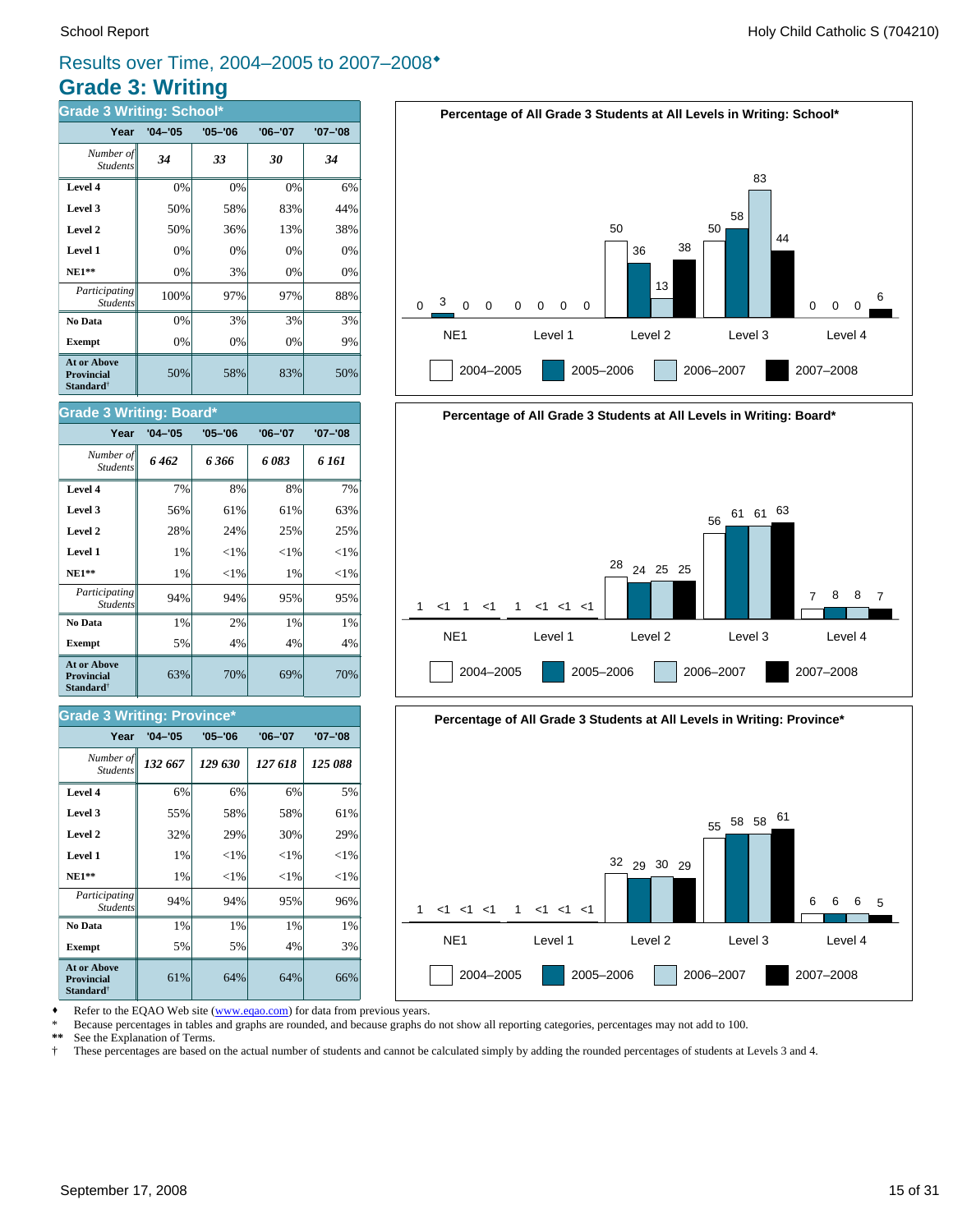### **Grade 3: Mathematics** Results over Time, 2004–2005 to 2007–2008<sup>\*</sup>

| <b>Grade 3 Mathematics: School*</b>                                     |             |             |             |             |
|-------------------------------------------------------------------------|-------------|-------------|-------------|-------------|
| Year                                                                    | $'04 - '05$ | $'05 - '06$ | $'06 - '07$ | $'07 - '08$ |
| Number of<br><b>Students</b>                                            | 34          | 33          | 30          | 34          |
| Level 4                                                                 | 0%          | 3%          | 0%          | 9%          |
| Level 3                                                                 | 29%         | 39%         | 80%         | 24%         |
| Level 2                                                                 | 65%         | 55%         | 17%         | 56%         |
| Level 1                                                                 | 3%          | 0%          | 0%          | 0%          |
| $NE1**$                                                                 | 3%          | 0%          | $0\%$       | 0%          |
| Participating<br><b>Students</b>                                        | 100%        | 97%         | 97%         | 88%         |
| No Data                                                                 | 0%          | 3%          | 3%          | 3%          |
| <b>Exempt</b>                                                           | 0%          | 0%          | 0%          | 9%          |
| <b>At or Above</b><br><b>Provincial</b><br><b>Standard</b> <sup>†</sup> | 29%         | 42%         | 80%         | 32%         |

| <b>Grade 3 Mathematics: Board*</b>                                      |             |             |             |             |  |
|-------------------------------------------------------------------------|-------------|-------------|-------------|-------------|--|
| Year                                                                    | $'04 - '05$ | $'05 - '06$ | $'06 - '07$ | $'07 - '08$ |  |
| Number of<br><b>Students</b>                                            | 6.581       | 6.501       | 6 243       | 6305        |  |
| Level 4                                                                 | 9%          | 13%         | 13%         | 13%         |  |
| Level 3                                                                 | 52%         | 54%         | 55%         | 55%         |  |
| Level 2                                                                 | 28%         | 25%         | 24%         | 24%         |  |
| Level 1                                                                 | 4%          | 2%          | 3%          | 3%          |  |
| $NE1**$                                                                 | 1%          | ${<}1\%$    | ${<}1\%$    | ${<}1\%$    |  |
| Participating<br><b>Students</b>                                        | 94%         | 94%         | 95%         | 95%         |  |
| No Data                                                                 | 1%          | 2%          | 1%          | 1%          |  |
| <b>Exempt</b>                                                           | 5%          | 4%          | 4%          | 4%          |  |
| <b>At or Above</b><br><b>Provincial</b><br><b>Standard</b> <sup>†</sup> | 61%         | 66%         | 68%         | 68%         |  |

#### **Grade 3 Mathematics: Province\***

| Year                                                                    | $'04 - '05$ | $'05 - '06$ | $'06 - '07$ | $'07 - '08$ |
|-------------------------------------------------------------------------|-------------|-------------|-------------|-------------|
| Number of<br><b>Students</b>                                            | 135 740     | 132 782     | 130 996     | 128 659     |
| Level 4                                                                 | 10%         | 11%         | 11%         | 12%         |
| Level 3                                                                 | 56%         | 57%         | 57%         | 56%         |
| Level 2                                                                 | 26%         | 23%         | 24%         | 25%         |
| Level 1                                                                 | 3%          | 3%          | 3%          | 3%          |
| $NE1**$                                                                 | ${<}1\%$    | ${<}1\%$    | ${<}1\%$    | ${<}1\%$    |
| Participating<br><b>Students</b>                                        | 95%         | 95%         | 95%         | 96%         |
| No Data                                                                 | 1%          | 1%          | 1%          | 1%          |
| <b>Exempt</b>                                                           | 4%          | 4%          | 3%          | 3%          |
| <b>At or Above</b><br><b>Provincial</b><br><b>Standard</b> <sup>†</sup> | 66%         | 68%         | 69%         | 68%         |







2004–2005 2005–2006 2006–2007 2007–2008

Refer to the EQAO Web site (www.eqao.com) for data from previous years.

\* Because percentages in tables and graphs are rounded, and because graphs do not show all reporting categories, percentages may not add to 100.<br>\*\* See the Explanation of Terms

\*\* See the Explanation of Terms.<br><sup>†</sup> These percentages are based on

† These percentages are based on the actual number of students and cannot be calculated simply by adding the rounded percentages of students at Levels 3 and 4.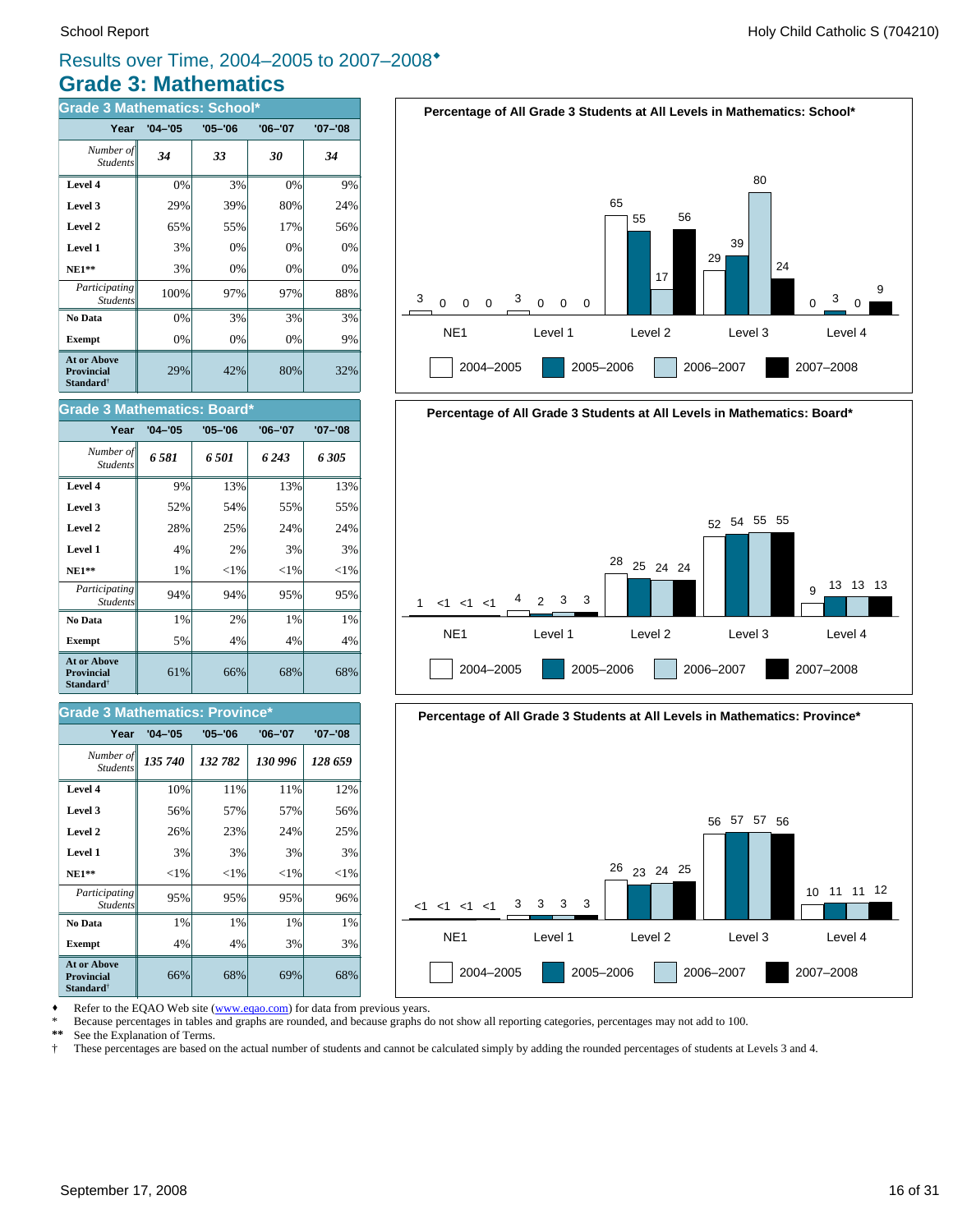### **Contextual Information over Time: Grade 6\*** Assessments of Reading, Writing and Mathematics, Primary and Junior Divisions, 2007–2008

This information provides a context for interpreting the school's results over the past five years.

| <b>Grade 6</b>                                        | 2003-2004                        | 2004-2005 | 2005-2006 | 2006-2007 | 2007-2008 |
|-------------------------------------------------------|----------------------------------|-----------|-----------|-----------|-----------|
| <b>Enrolment</b>                                      |                                  |           |           |           |           |
| Number of students                                    | 37                               | 51        | 37        | 42        | 37        |
| <b>Participation in the Assessment</b>                |                                  |           |           |           |           |
| Reading                                               | 100%                             | 100%      | 92%       | 100%      | 92%       |
| Writing                                               | 100%                             | 100%      | 95%       | 100%      | 92%       |
| Mathematics                                           | 100%                             | 100%      | 95%       | 100%      | 92%       |
| <b>Gender</b>                                         |                                  |           |           |           |           |
| Female                                                | 51%                              | 47%       | 59%       | 40%       | 51%       |
| Male                                                  | 49%                              | 53%       | 41%       | 60%       | 49%       |
| <b>Student Status</b>                                 |                                  |           |           |           |           |
| English language learners**                           | 3%                               | 0%        | 5%        | 2%        | 0%        |
| Students with special needs (excluding gifted)**      | 8%                               | 10%       | 19%       | 14%       | 14%       |
| <b>Place of Birth</b>                                 |                                  |           |           |           |           |
| Born in Canada                                        | 86%                              | 90%       | 84%       | 86%       | 70%       |
| Born outside Canada                                   | 14%                              | 10%       | 16%       | 14%       | 30%       |
| In Canada less than one year                          | 0%                               | 2%        | 0%        | 2%        | 0%        |
| In Canada one year or more but less than three years  | 3%                               | 0%        | 8%        | 2%        | 8%        |
| In Canada three years or more                         | 11%                              | 8%        | 8%        | 10%       | 22%       |
| Language                                              |                                  |           |           |           |           |
| First language learned at home was other than English | 22%                              | 35%       | 30%       | 24%       | 22%       |
| <b>Year Student Entered Current School</b>            |                                  |           |           |           |           |
| Year of the assessment                                |                                  |           | 8%        | 7%        | 22%       |
| Year prior to the assessment                          |                                  |           | 14%       | 17%       | 5%        |
| 2 years prior to the assessment                       | Data not collected <sup>††</sup> |           | 5%        | 2%        | 11%       |
| 3 or more years prior to the assessment               |                                  |           | 73%       | 74%       | 62%       |
| Data not available                                    |                                  |           | 0%        | 0%        | $0\%$     |

\* Contextual data pertaining to gender, student status, school background, place of birth and language learned at home are provided by schools and/or boards through the Student Data Collection process.

\*\* See the Explanation of Terms.

†† The question related to student mobility changed in 2005–2006.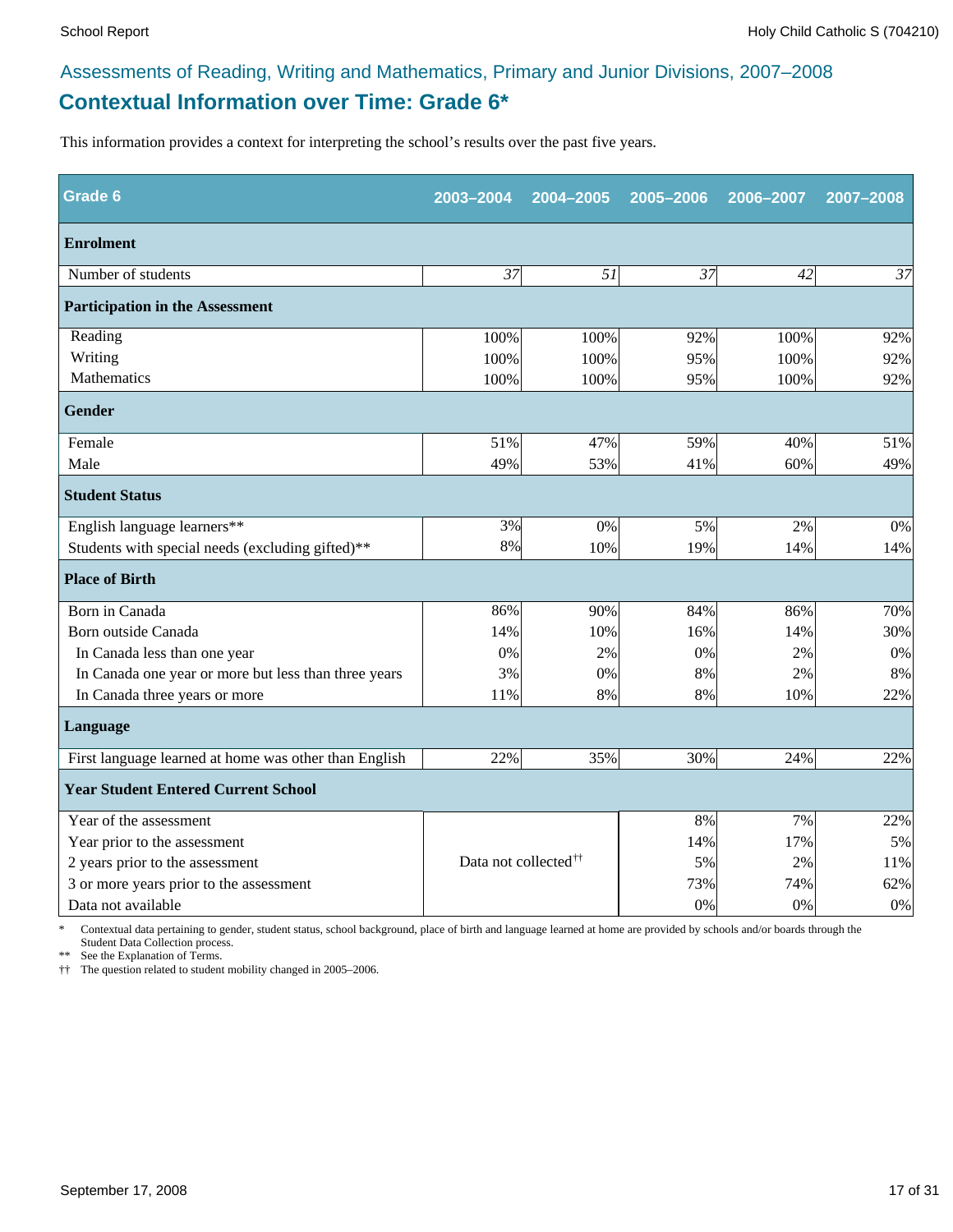### **Grade 6: Reading** Results over Time, 2004–2005 to 2007–2008<sup>\*</sup>

| <b>Grade 6 Reading: School*</b>                                  |             |             |             |             |  |
|------------------------------------------------------------------|-------------|-------------|-------------|-------------|--|
| Year                                                             | $'04 - '05$ | $'05 - '06$ | $'06 - '07$ | $'07 - '08$ |  |
| Number of<br><b>Students</b>                                     | 51          | 37          | 42          | 37          |  |
| Level 4                                                          | 4%          | 3%          | 7%          | 5%          |  |
| Level 3                                                          | 51%         | 46%         | 60%         | 51%         |  |
| Level 2                                                          | 29%         | 38%         | 26%         | 35%         |  |
| Level 1                                                          | 16%         | 5%          | 7%          | 0%          |  |
| $NE1**$                                                          | 0%          | 0%          | 0%          | 0%          |  |
| Participating<br><b>Students</b>                                 | 100%        | 92%         | 100%        | 92%         |  |
| No Data                                                          | 0%          | 8%          | 0%          | 5%          |  |
| <b>Exempt</b>                                                    | 0%          | 0%          | 0%          | 3%          |  |
| <b>At or Above</b><br>Provincial<br><b>Standard</b> <sup>†</sup> | 55%         | 49%         | 67%         | 57%         |  |







Refer to the EQAO Web site (www.eqao.com) for data from previous years.

\* Because percentages in tables and graphs are rounded, and because graphs do not show all reporting categories, percentages may not add to 100.

**\*\*** See the Explanation of Terms.

† These percentages are based on the actual number of students and cannot be calculated simply by adding the rounded percentages of students at Levels 3 and 4.

#### **Level 3**  $\begin{vmatrix} 51\% & 53\% \end{vmatrix}$  54% 56% **Level 4** 7% 8% 9% 8%

**Grade 6 Reading: Board\***

Student.

| Level 2                                                      | 28% | 26% | 24% | 24%      |
|--------------------------------------------------------------|-----|-----|-----|----------|
| Level 1                                                      | 9%  | 7%  | 7%  | 7%       |
| $NE1**$                                                      | 1%  | 1%  | 1%  | 1%       |
| Participating<br><b>Students</b>                             | 95% | 95% | 96% | 96%      |
| No Data                                                      | 1%  | 1%  | 1%  | ${<}1\%$ |
| <b>Exempt</b>                                                | 4%  | 3%  | 3%  | 3%       |
| <b>At or Above</b><br><b>Provincial</b><br><b>Standard</b> † | 58% | 61% | 63% | 64%      |
|                                                              |     |     |     |          |

*6 858 7 029 7 061 6 702 Number of*

**Year '04–'05 '05–'06 '06–'07 '07–'08**

#### **Grade 6 Reading: Province\***

| Year                                                                    | $'04 - '05$ | $'05 - '06$ | $'06 - '07$ | $'07 - '08$ |
|-------------------------------------------------------------------------|-------------|-------------|-------------|-------------|
| Number of<br><b>Students</b>                                            | 143 421     | 146 711     | 145 901     | 140 420     |
| Level 4                                                                 | 8%          | 8%          | 7%          | 7%          |
| Level 3                                                                 | 55%         | 56%         | 57%         | 59%         |
| Level 2                                                                 | 25%         | 24%         | 24%         | 24%         |
| Level 1                                                                 | 7%          | 6%          | 6%          | 5%          |
| $NE1**$                                                                 | 1%          | 1%          | 1%          | 1%          |
| <i>Participating</i><br><b>Students</b>                                 | 95%         | 95%         | 95%         | 96%         |
| No Data                                                                 | 1%          | 1%          | 1%          | 1%          |
| <b>Exempt</b>                                                           | 4%          | 4%          | 3%          | 3%          |
| <b>At or Above</b><br><b>Provincial</b><br><b>Standard</b> <sup>†</sup> | 63%         | 64%         | 64%         | 66%         |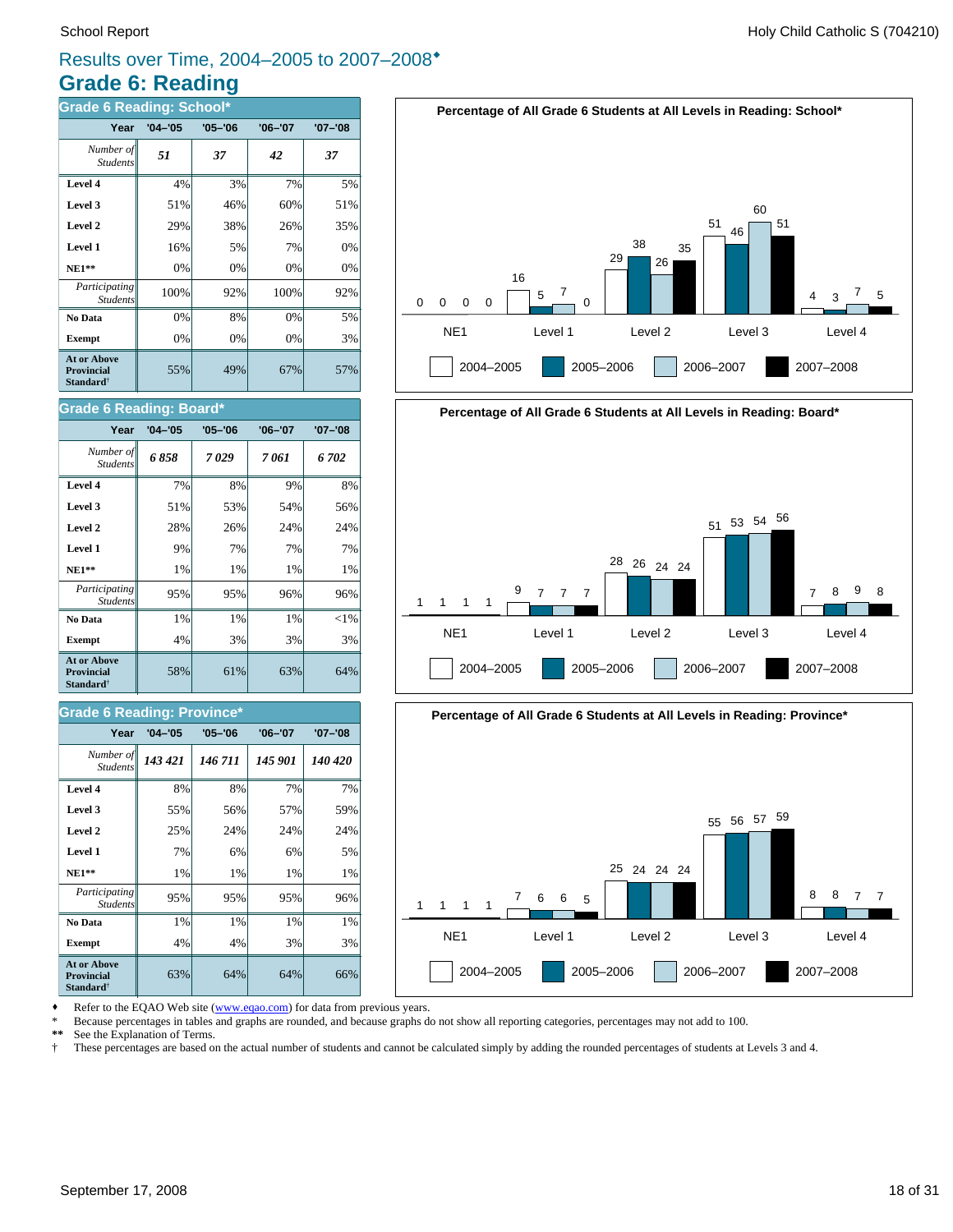### **Grade 6: Writing** Results over Time, 2004–2005 to 2007–2008<sup>\*</sup>

| <b>Grade 6 Writing: School*</b>                                  |             |             |             |             |  |
|------------------------------------------------------------------|-------------|-------------|-------------|-------------|--|
| Year                                                             | $'04 - '05$ | $'05 - '06$ | $'06 - '07$ | $'07 - '08$ |  |
| Number of<br><b>Students</b>                                     | 51          | 37          | 42          | 37          |  |
| Level 4                                                          | 0%          | 0%          | 2%          | 5%          |  |
| Level 3                                                          | 39%         | 46%         | 74%         | 73%         |  |
| Level 2                                                          | 55%         | 49%         | 24%         | 14%         |  |
| Level 1                                                          | 4%          | 0%          | 0%          | 0%          |  |
| $NE1**$                                                          | 2%          | 0%          | 0%          | 0%          |  |
| Participating<br><b>Students</b>                                 | 100%        | 95%         | 100%        | 92%         |  |
| No Data                                                          | 0%          | 5%          | 0%          | 5%          |  |
| <b>Exempt</b>                                                    | 0%          | 0%          | 0%          | 3%          |  |
| <b>At or Above</b><br><b>Provincial</b><br>Standard <sup>†</sup> | 39%         | 46%         | 76%         | 78%         |  |

| <b>Grade 6 Writing: Board*</b>                                   |             |             |             |             |  |
|------------------------------------------------------------------|-------------|-------------|-------------|-------------|--|
| Year                                                             | $'04 - '05$ | $'05 - '06$ | $'06 - '07$ | $'07 - '08$ |  |
| Number of<br><b>Students</b>                                     | 6858        | 7029        | 7 061       | 6 702       |  |
| Level 4                                                          | 8%          | 8%          | 8%          | 10%         |  |
| Level 3                                                          | 50%         | 57%         | 56%         | 59%         |  |
| Level 2                                                          | 34%         | 28%         | 30%         | 25%         |  |
| Level 1                                                          | 3%          | 2%          | 1%          | $1\%$       |  |
| $NE1**$                                                          | 1%          | ${<}1\%$    | ${<}1\%$    | ${<}1\%$    |  |
| Participating<br><b>Students</b>                                 | 95%         | 95%         | 96%         | 96%         |  |
| No Data                                                          | 1%          | 1%          | 1%          | ${<}1\%$    |  |
| <b>Exempt</b>                                                    | 4%          | 3%          | 3%          | 3%          |  |
| At or Above<br><b>Provincial</b><br><b>Standard</b> <sup>†</sup> | 58%         | 65%         | 64%         | 69%         |  |

#### **Grade 6 Writing: Province\***

| Year                                                                    | $'04 - '05$ | $'05 - '06$ | $'06 - '07$ | $'07 - '08$ |
|-------------------------------------------------------------------------|-------------|-------------|-------------|-------------|
| Number of<br><b>Students</b>                                            | 143 421     | 146 711     | 145 901     | 140 420     |
| Level 4                                                                 | 7%          | 7%          | 7%          | 9%          |
| Level 3                                                                 | 51%         | 54%         | 54%         | 58%         |
| Level 2                                                                 | 33%         | 31%         | 33%         | 28%         |
| Level 1                                                                 | 2%          | 2%          | 2%          | 1%          |
| $NE1**$                                                                 | 1%          | ${<}1\%$    | ${<}1\%$    | ${<}1\%$    |
| Participating<br><b>Students</b>                                        | 95%         | 95%         | 95%         | 96%         |
| No Data                                                                 | 1%          | 1%          | 1%          | 1%          |
| <b>Exempt</b>                                                           | 4%          | 4%          | 3%          | 3%          |
| <b>At or Above</b><br><b>Provincial</b><br><b>Standard</b> <sup>†</sup> | 59%         | 61%         | 61%         | 67%         |







Refer to the EQAO Web site (www.eqao.com) for data from previous years.

\* Because percentages in tables and graphs are rounded, and because graphs do not show all reporting categories, percentages may not add to 100.<br>\*\* See the Explanation of Terms

\*\* See the Explanation of Terms.<br><sup>†</sup> These percentages are based on

† These percentages are based on the actual number of students and cannot be calculated simply by adding the rounded percentages of students at Levels 3 and 4.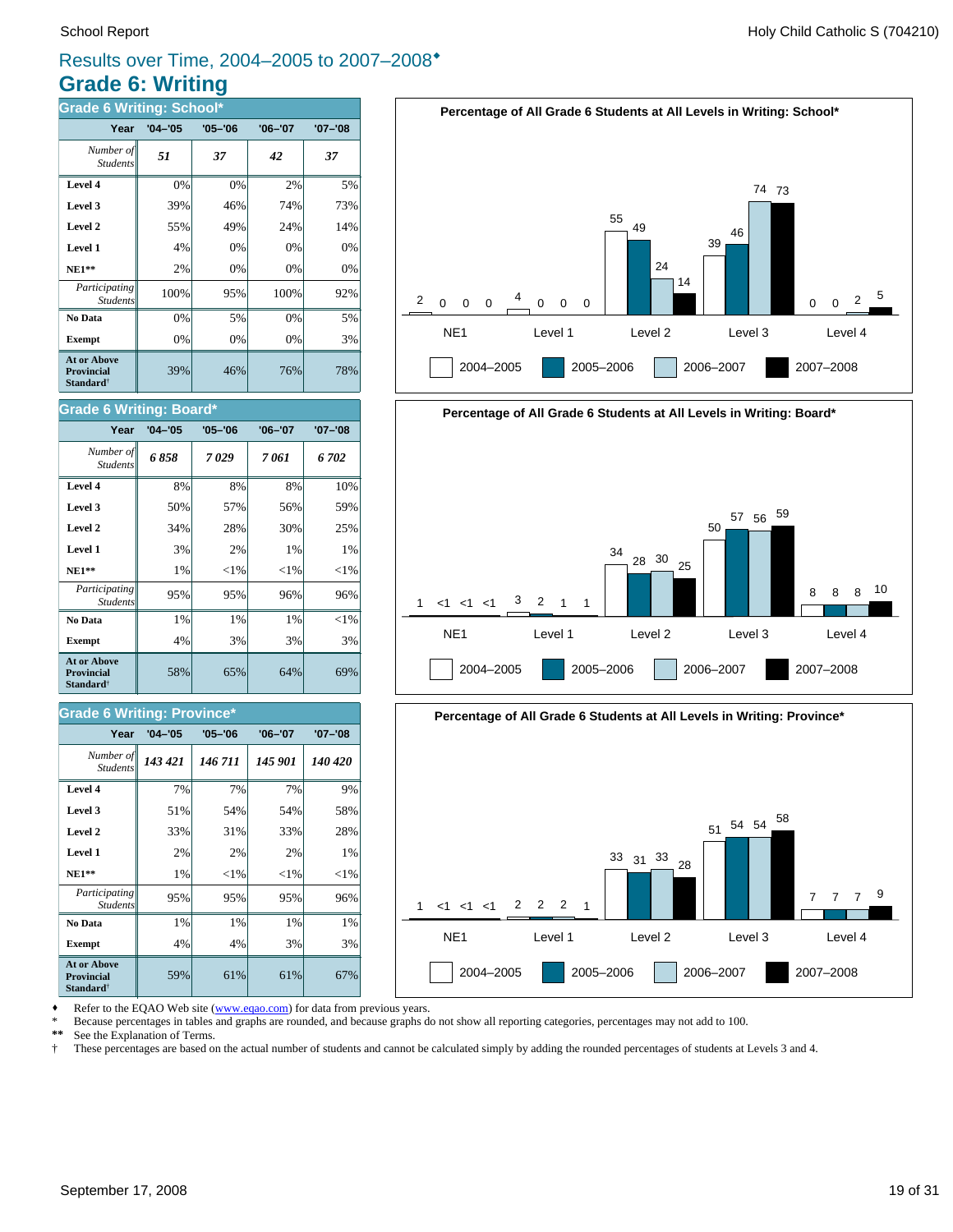### **Grade 6: Mathematics** Results over Time, 2004–2005 to 2007–2008<sup>\*</sup>

| <b>Grade 6 Mathematics: School*</b>                                     |             |             |             |             |
|-------------------------------------------------------------------------|-------------|-------------|-------------|-------------|
| Year                                                                    | $'04 - '05$ | $'05 - '06$ | $'06 - '07$ | $'07 - '08$ |
| Number of<br><b>Students</b>                                            | 51          | 37          | 42          | 37          |
| Level 4                                                                 | 0%          | 3%          | 14%         | 8%          |
| Level 3                                                                 | 29%         | 41%         | 50%         | 51%         |
| Level 2                                                                 | 59%         | 38%         | 29%         | 30%         |
| Level 1                                                                 | 12%         | 14%         | 7%          | 3%          |
| $NE1**$                                                                 | 0%          | 0%          | 0%          | 0%          |
| Participating<br><b>Students</b>                                        | 100%        | 95%         | 100%        | 92%         |
| No Data                                                                 | 0%          | 5%          | 0%          | 5%          |
| <b>Exempt</b>                                                           | 0%          | 0%          | 0%          | 3%          |
| <b>At or Above</b><br><b>Provincial</b><br><b>Standard</b> <sup>†</sup> | 29%         | 43%         | 64%         | 59%         |







| Year                                                                    | $'04 - '05$ | $'05 - '06$ | $'06 - '07$ | $'07 - '08$ |
|-------------------------------------------------------------------------|-------------|-------------|-------------|-------------|
| Number of<br><b>Students</b>                                            | 6858        | 7029        | 7 061       | 6 702       |
| Level 4                                                                 | 9%          | 11%         | 12%         | 13%         |
| Level 3                                                                 | 46%         | 47%         | 46%         | 47%         |
| Level 2                                                                 | 32%         | 28%         | 31%         | 28%         |
| Level 1                                                                 | 9%          | 9%          | 6%          | 8%          |
| $NE1**$                                                                 | ${<}1\%$    | ${<}1\%$    | ${<}1\%$    | ${<}1\%$    |
| Participating<br><b>Students</b>                                        | 95%         | 95%         | 96%         | 96%         |
| No Data                                                                 | 1%          | 2%          | 1%          | $1\%$       |
| <b>Exempt</b>                                                           | 4%          | 3%          | 3%          | 3%          |
| <b>At or Above</b><br><b>Provincial</b><br><b>Standard</b> <sup>†</sup> | 54%         | 58%         | 58%         | 59%         |

#### **Grade 6 Mathematics: Province\***

| Year                                                             | $'04 - '05$ | $'05 - '06$ | $'06 - '07$ | $'07 - '08$ |
|------------------------------------------------------------------|-------------|-------------|-------------|-------------|
| Number of<br><b>Students</b>                                     | 143 421     | 146 711     | 145 901     | 140 358     |
| Level 4                                                          | 10%         | 11%         | 11%         | 11%         |
| Level 3                                                          | 50%         | 50%         | 48%         | 49%         |
| Level 2                                                          | 29%         | 27%         | 30%         | 29%         |
| Level 1                                                          | 6%          | 7%          | 6%          | 6%          |
| $NE1**$                                                          | ${<}1\%$    | ${<}1\%$    | ${<}1\%$    | ${<}1\%$    |
| <i>Participating</i><br><b>Students</b>                          | 95%         | 95%         | 95%         | 96%         |
| No Data                                                          | 1%          | 1%          | 1%          | 1%          |
| <b>Exempt</b>                                                    | 4%          | 4%          | 4%          | 3%          |
| At or Above<br><b>Provincial</b><br><b>Standard</b> <sup>†</sup> | 60%         | 61%         | 59%         | 61%         |





Refer to the EQAO Web site (www.eqao.com) for data from previous years.

\* Because percentages in tables and graphs are rounded, and because graphs do not show all reporting categories, percentages may not add to 100.

**\*\*** See the Explanation of Terms.

† These percentages are based on the actual number of students and cannot be calculated simply by adding the rounded percentages of students at Levels 3 and 4.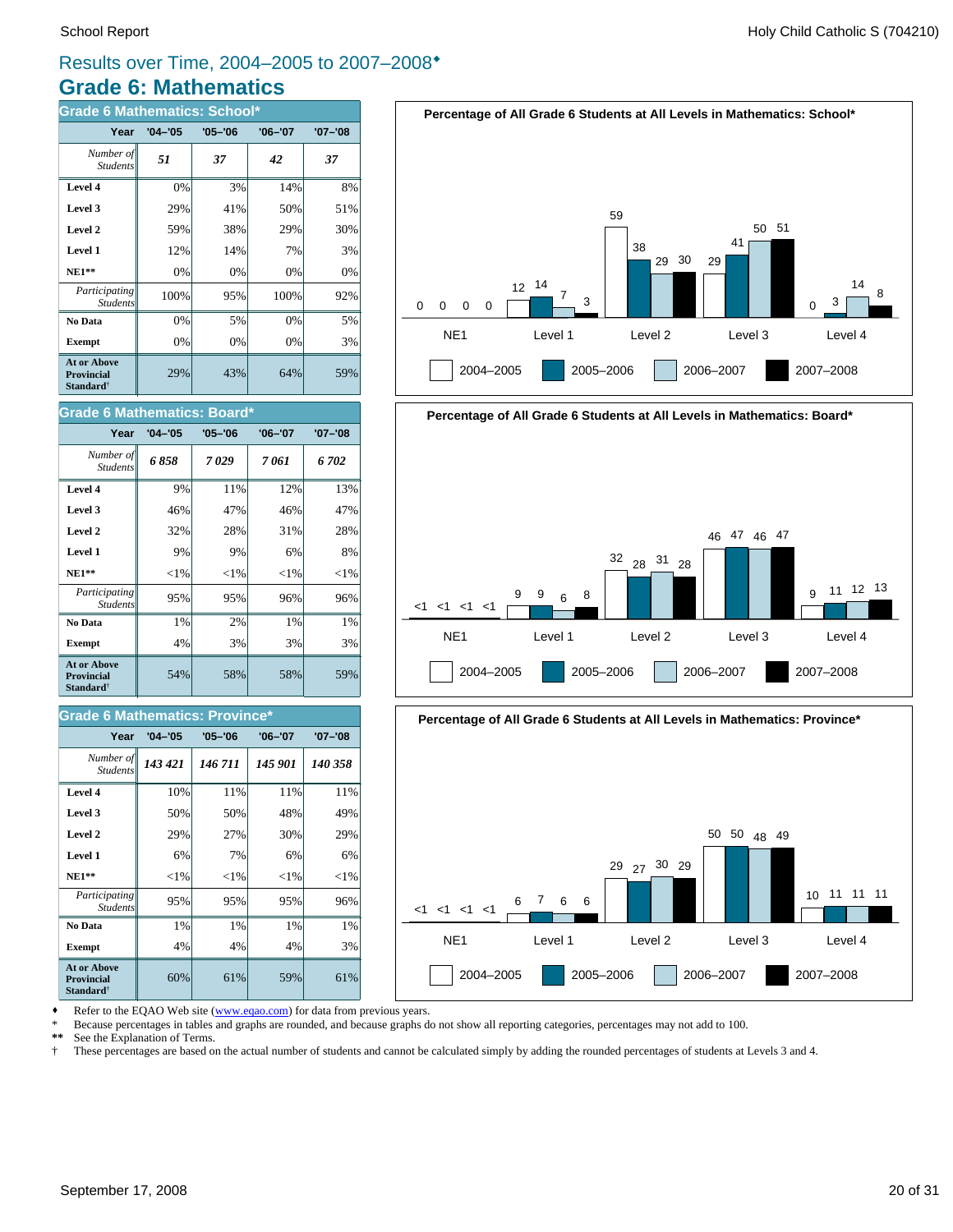

*19 14*

*17 13*

*19 15*

|  |  |  |  | † Includes only students for whom gender data were available. |
|--|--|--|--|---------------------------------------------------------------|
|  |  |  |  |                                                               |

†† Refer to the board report for results for the board and to the provincial report for results for the province.

*15 25 18 14*

School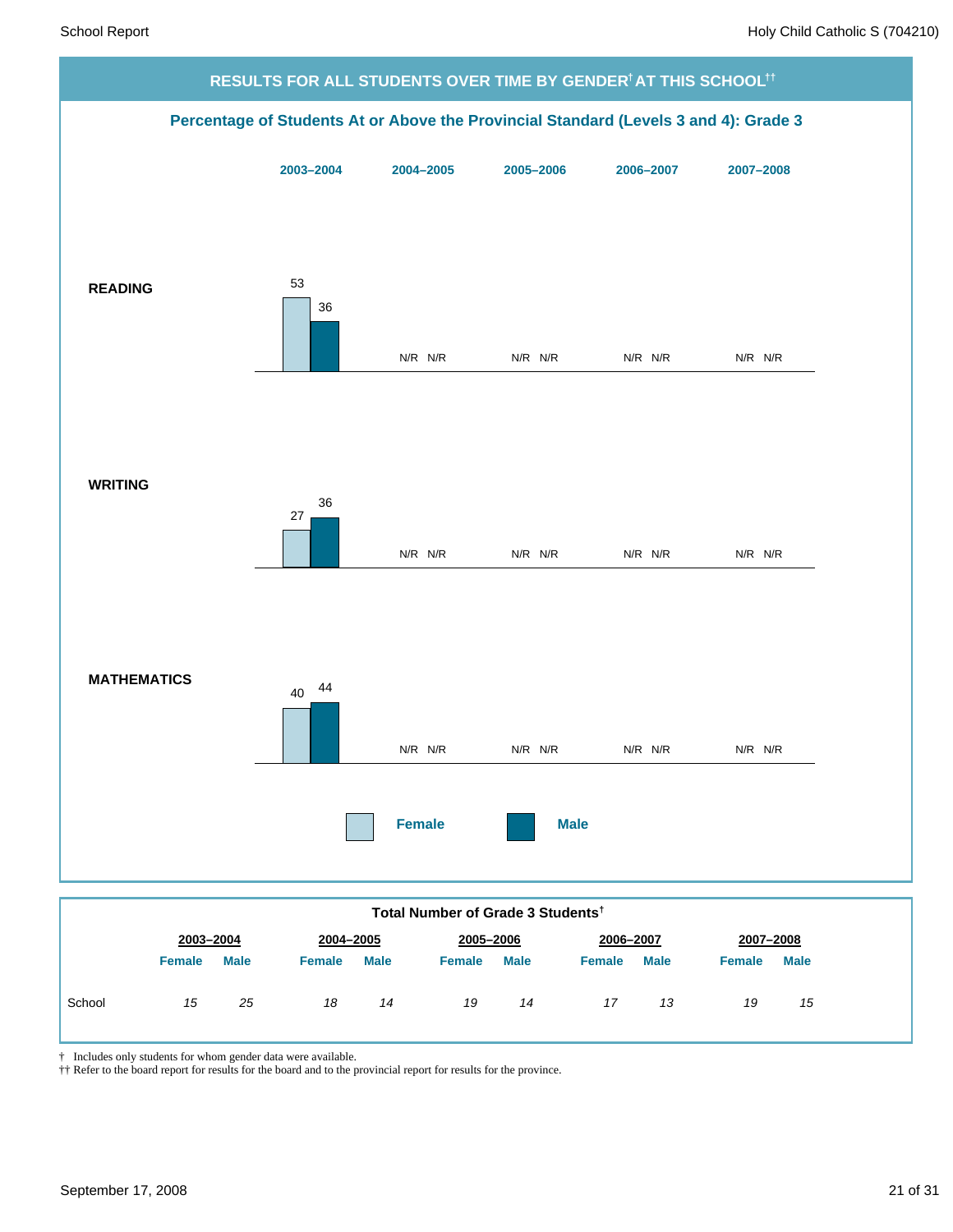

#### **Total Number of Grade 6 Students†**

| <b>Male</b><br><b>Male</b><br><b>Male</b><br><b>Male</b><br><b>Male</b><br><b>Female</b><br><b>Female</b><br><b>Female</b><br><b>Female</b><br><b>Female</b><br>19<br>18<br>27<br>School<br>17<br>18<br>22<br>19<br>24<br>25<br>15 |  | 2003-2004<br>2004-2005 |  | 2005-2006 | 2006-2007 |  | 2007-2008 |  |  |
|------------------------------------------------------------------------------------------------------------------------------------------------------------------------------------------------------------------------------------|--|------------------------|--|-----------|-----------|--|-----------|--|--|
|                                                                                                                                                                                                                                    |  |                        |  |           |           |  |           |  |  |
|                                                                                                                                                                                                                                    |  |                        |  |           |           |  |           |  |  |

† Includes only students for whom gender data were available.

†† Refer to the board report for results for the board and to the provincial report for results for the province.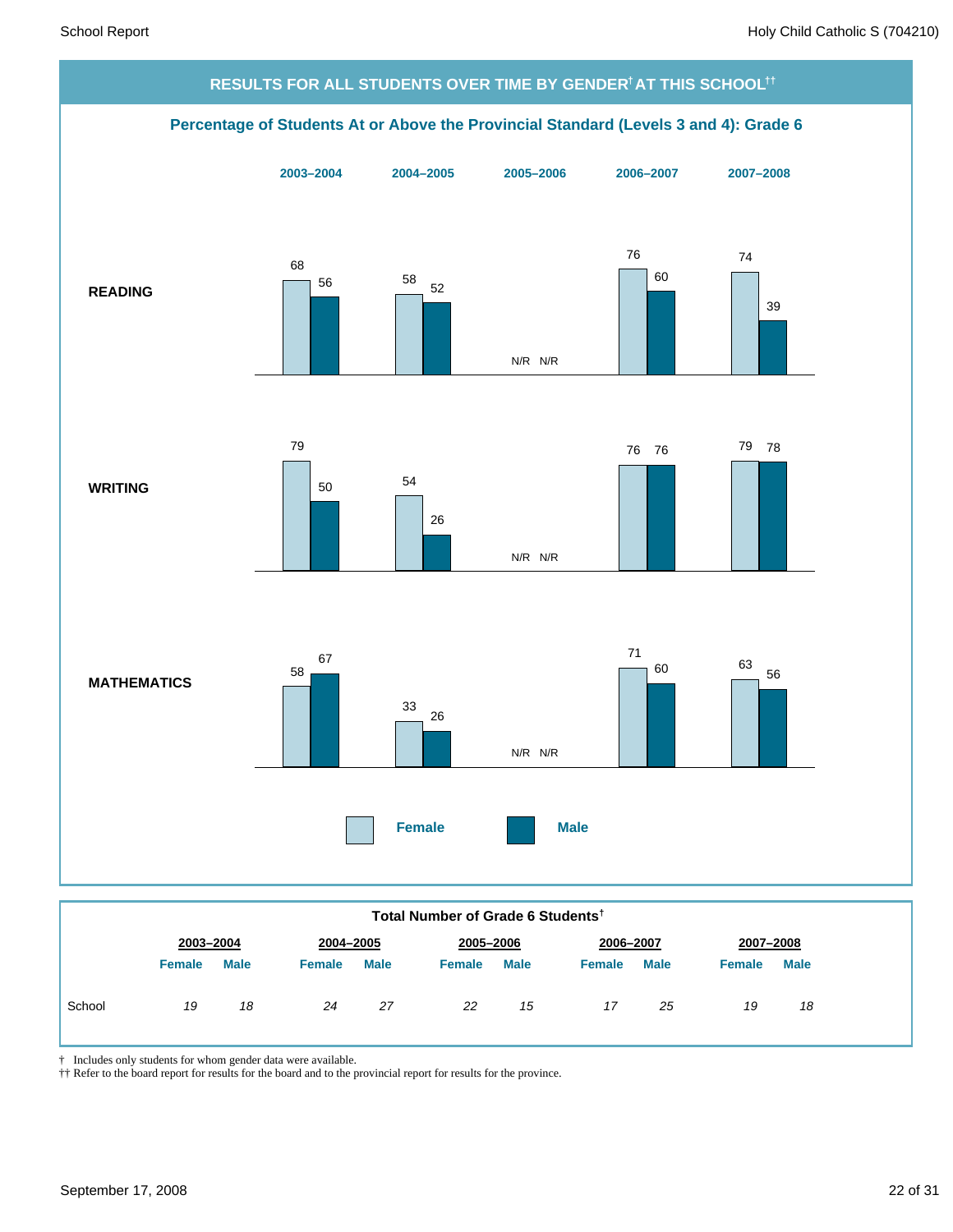|                                                                | <b>STUDENT QUESTIONNAIRE RESULTS FOR THIS SCHOOL: GRADE 3 (# = 30)</b> |                                                                     |
|----------------------------------------------------------------|------------------------------------------------------------------------|---------------------------------------------------------------------|
| <b>Questionnaire Item</b>                                      | Percentage of Students*<br>$\mathbf 0$<br>100                          | <b>Number of</b><br><b>Students Who</b><br><b>Answered</b><br>"Yes" |
| I am a good reader.                                            | 27<br>70                                                               | 21                                                                  |
| I like to read.                                                | 60<br>40                                                               | 12                                                                  |
| I read by myself at home.                                      | 63<br>33                                                               | 19                                                                  |
| I read with someone older than me at home.                     | 20<br>43<br>37                                                         | 6                                                                   |
| I use a computer for reading activities at school.             | 67<br>13<br>20                                                         | 6                                                                   |
| I am a good writer.                                            | 63<br>27                                                               | 8                                                                   |
| I like to write.                                               | 53<br>30<br>13                                                         | 9                                                                   |
| I write by myself at home.                                     | 70<br>27                                                               | 21                                                                  |
| Someone older than me helps me with my writing at home.        | 40<br>17<br>40                                                         | 5                                                                   |
| I use a computer for writing activities at school.             | 17<br>77                                                               | 1                                                                   |
| I am good at mathematics.                                      | 67<br>27                                                               | 8                                                                   |
| I like mathematics.                                            | 43<br>23<br>30                                                         | 13                                                                  |
| I use mathematics to solve problems outside school.            | 50<br>23<br>23                                                         | $\overline{7}$                                                      |
| Someone older than me helps me with my mathematics at<br>home. | 53<br>30<br>13                                                         | 16                                                                  |
| I use a computer to learn mathematics at school.               | 60<br>30                                                               | 1                                                                   |
| I use a calculator to learn mathematics at school.             | 57<br>27<br>13                                                         | 4                                                                   |
| At home, there is a computer for me to use for school work.    | 37<br>43<br>20                                                         | 13                                                                  |
|                                                                | <b>Sometimes</b><br><b>No</b><br>Yes                                   |                                                                     |

\* Percentages may not add to 100, due to a lack of or ambiguous responses. Where there is no number in a box, the percentage of responses is smaller than 4.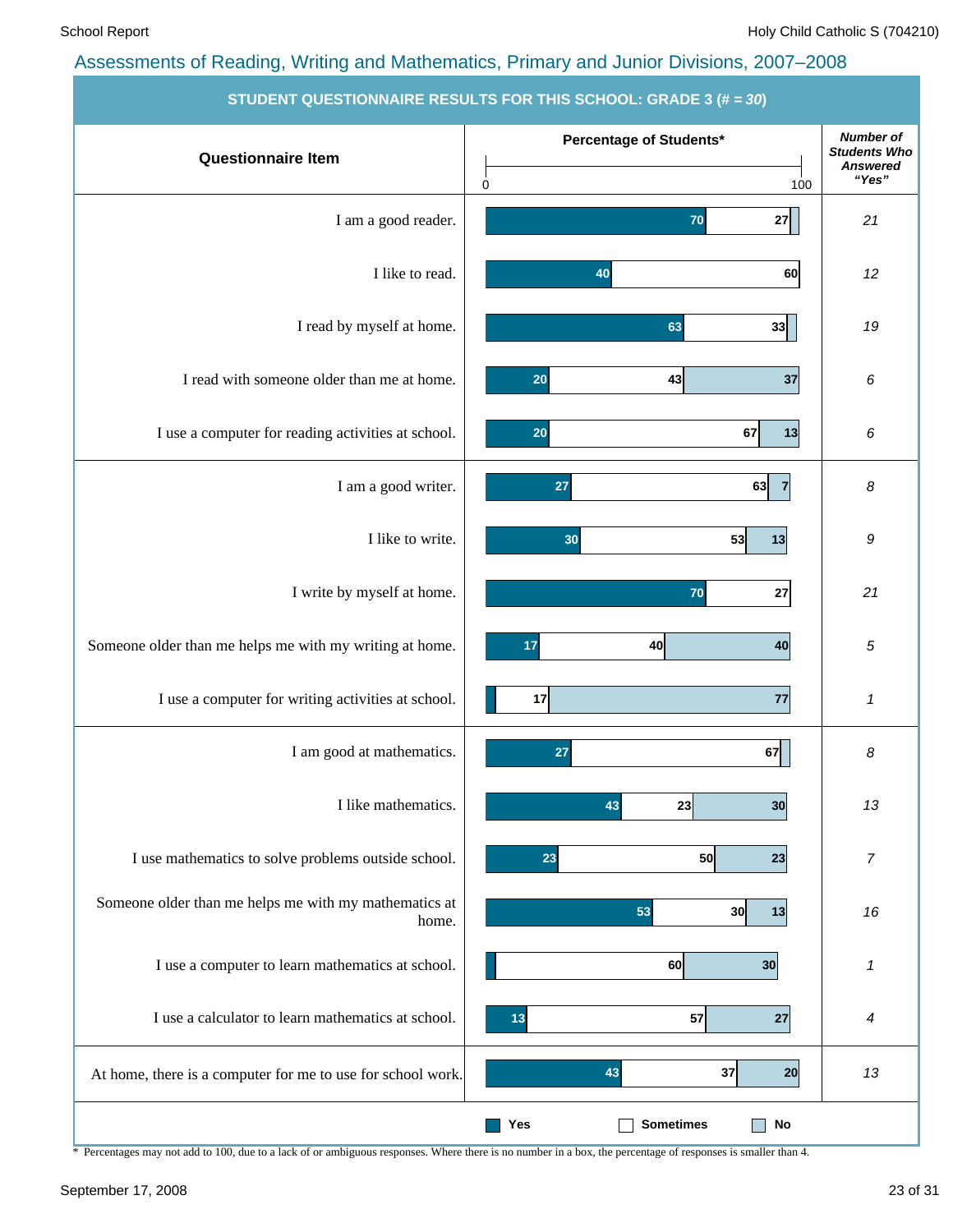| STUDENT QUESTIONNAIRE RESULTS FOR THIS SCHOOL: GRADE 3 (# = 30) |                                     |                                     |  |  |  |  |  |  |  |  |
|-----------------------------------------------------------------|-------------------------------------|-------------------------------------|--|--|--|--|--|--|--|--|
| <b>Questionnaire Item</b>                                       | Percentage of Students*<br>0<br>100 | <b>Number of</b><br><b>Students</b> |  |  |  |  |  |  |  |  |
| Language(s) students speak at home:                             |                                     |                                     |  |  |  |  |  |  |  |  |
| only or mostly English                                          | 70                                  | 21                                  |  |  |  |  |  |  |  |  |
| another language (or languages) as often as English             | 20                                  | 6                                   |  |  |  |  |  |  |  |  |
| only or mostly another language (or other languages)            |                                     | $\overline{c}$                      |  |  |  |  |  |  |  |  |
| Language(s) that people speak to students at home:              |                                     |                                     |  |  |  |  |  |  |  |  |
| only or mostly English                                          | 50                                  | 15                                  |  |  |  |  |  |  |  |  |
| another language (or languages) as often as English             | 33                                  | 10                                  |  |  |  |  |  |  |  |  |
| only or mostly another language (or other languages)            | 17                                  | 5                                   |  |  |  |  |  |  |  |  |

\* Percentages may not add to 100, due to a lack of or ambiguous responses.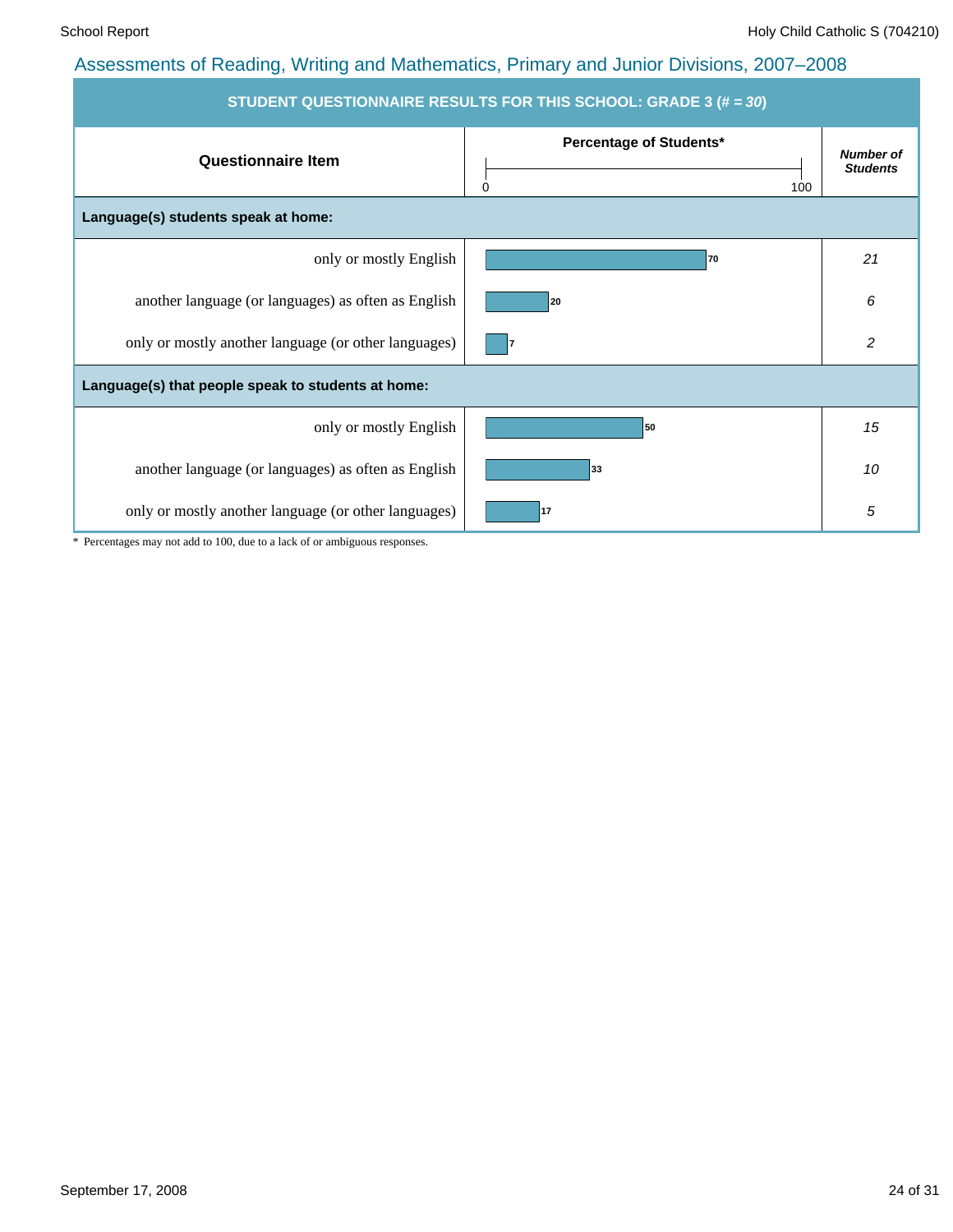|                                                                                                                               | <b>School</b>                                   |    |  | <b>Board</b>        |                                             |             | <b>Province</b>                        |                                         |   |
|-------------------------------------------------------------------------------------------------------------------------------|-------------------------------------------------|----|--|---------------------|---------------------------------------------|-------------|----------------------------------------|-----------------------------------------|---|
| <b>GRADE 3: STUDENT QUESTIONNAIRE</b><br><b>RESULTS FOR SCHOOL, BOARD AND</b><br><b>PROVINCE (all students, female, male)</b> | ပ္သ<br>$\overline{\mathbf{a}}$<br>Stud<br>: 30) | юI |  | y<br><b>LO</b><br>あ | <b>LO</b><br>മ ത<br>$\overline{a}$ $\alpha$ | ò<br>ന<br>ത | ၹ<br>Ω.<br>බ<br>$\bar{\sigma}$ N<br>შ, | 68<br>ъ<br>$\bigcirc$<br><b>CO</b><br>ത | 6 |

**Percentage of Students Who Answered "Yes" to the Statements Below**

| <b>Reading</b>                                                 |     |     |       |     |     |     |     |     |     |  |
|----------------------------------------------------------------|-----|-----|-------|-----|-----|-----|-----|-----|-----|--|
| I am a good reader.                                            | 70% | 78% | 58%   | 64% | 66% | 63% | 67% | 69% | 65% |  |
| I like to read.                                                | 40% | 50% | 25%   | 57% | 66% | 49% | 59% | 68% | 51% |  |
| I read by myself at home.                                      | 63% | 72% | 50%   | 62% | 64% | 60% | 58% | 60% | 56% |  |
| I read with someone older than me at home.                     | 20% | 17% | 25%   | 14% | 13% | 16% | 16% | 15% | 17% |  |
| I use a computer for reading activities at school.             | 20% | 28% | 8%    | 22% | 21% | 23% | 23% | 23% | 23% |  |
| <b>Writing</b>                                                 |     |     |       |     |     |     |     |     |     |  |
| I am a good writer.                                            | 27% | 22% | 33%   | 45% | 50% | 41% | 50% | 56% | 43% |  |
| I like to write.                                               | 30% | 39% | 17%   | 51% | 57% | 46% | 51% | 59% | 43% |  |
| I write by myself at home.                                     | 70% | 72% | 67%   | 59% | 63% | 56% | 55% | 59% | 51% |  |
| Someone older than me helps me with my writing at<br>home.     | 17% | 22% | 8%    | 18% | 16% | 21% | 17% | 15% | 19% |  |
| I use a computer for writing activities at school.             | 3%  | 0%  | 8%    | 21% | 20% | 22% | 28% | 27% | 28% |  |
| <b>Mathematics</b>                                             |     |     |       |     |     |     |     |     |     |  |
| I am good at mathematics.                                      | 27% | 17% | 42%   | 48% | 39% | 57% | 53% | 45% | 60% |  |
| I like mathematics.                                            | 43% | 33% | 58%   | 58% | 54% | 62% | 58% | 55% | 61% |  |
| I use mathematics to solve problems outside school.            | 23% | 17% | 33%   | 31% | 30% | 32% | 32% | 32% | 32% |  |
| Someone older than me helps me with my mathematics at<br>home. | 53% | 50% | 58%   | 29% | 32% | 26% | 27% | 30% | 25% |  |
| I use a computer to learn mathematics at school.               | 3%  | 6%  | $0\%$ | 24% | 23% | 24% | 27% | 27% | 27% |  |
| I use a calculator to learn mathematics at school.             | 13% | 17% | 8%    | 15% | 14% | 16% | 13% | 12% | 13% |  |
| <b>Computer at home</b>                                        |     |     |       |     |     |     |     |     |     |  |
| There is a computer for me to use for school work.             | 43% | 44% | 42%   | 46% | 47% | 45% | 49% | 51% | 47% |  |

\* Includes only students for whom gender data were available.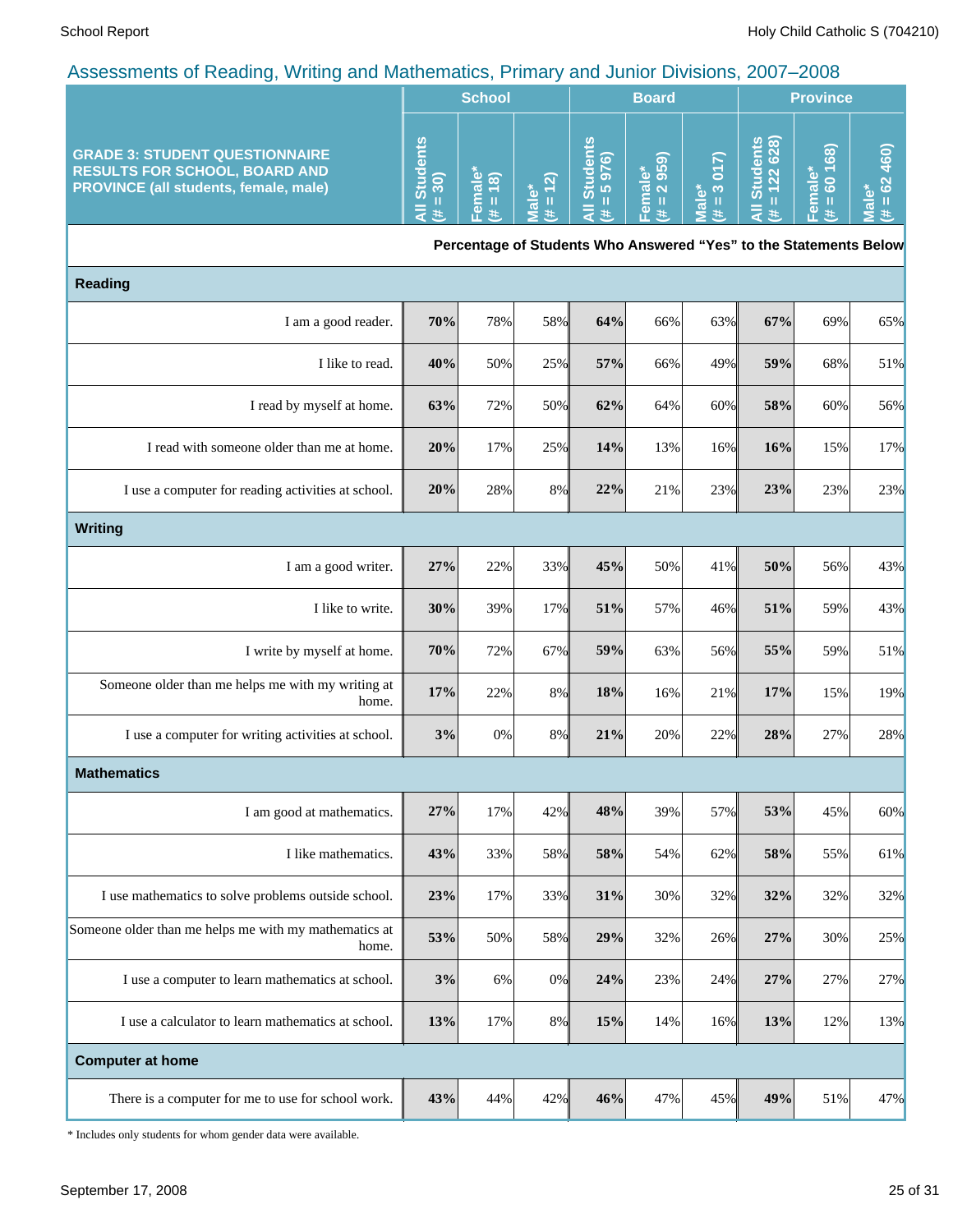| $\overline{a}$ to coordinate of troughtly, friends and mathematics, it in the $\overline{y}$ and cannot birrichly, 2007 |                                      | <b>School</b>          |                                 |                                                       | <b>Board</b>           |                                     | <b>Province</b>                              |                                |                            |  |
|-------------------------------------------------------------------------------------------------------------------------|--------------------------------------|------------------------|---------------------------------|-------------------------------------------------------|------------------------|-------------------------------------|----------------------------------------------|--------------------------------|----------------------------|--|
| <b>GRADE 3: STUDENT QUESTIONNAIRE</b><br><b>RESULTS FOR SCHOOL, BOARD AND</b><br>PROVINCE (all students, female, male)  | <b>Students</b><br>$= 30$<br>₹<br>y. | Female*<br>$(\# = 18)$ | $\boxed{2}$<br>Male*<br>(# = 1: | <b>Students</b><br>976)<br>LO.<br>п<br>$\bar{a}$<br>违 | Female*<br>(# = 2 959) | 3017)<br>Male*<br>$\mathbf{H}$<br>羊 | <b>Students</b><br>= 122 628)<br>П<br>₹<br>违 | 168)<br>Female*<br>8<br>Ш<br># | 62 460)<br>Male*<br>Ш<br>违 |  |
| Language(s) students speak at home:**                                                                                   |                                      |                        |                                 |                                                       |                        |                                     |                                              |                                |                            |  |
| only or mostly English                                                                                                  | 70%                                  | 72%                    | 67%                             | 71%                                                   | 69%                    | 72%                                 | 80%                                          | 80%                            | 81%                        |  |
| another language (or languages) as often as English                                                                     | 20%                                  | 22%                    | 17%                             | 19%                                                   | 20%                    | 17%                                 | 12%                                          | 12%                            | 11%                        |  |
| only or mostly another language (or other languages)                                                                    | 7%                                   | 6%                     | 8%                              | 10%                                                   | 11%                    | 10%                                 | 8%                                           | 8%                             | 8%                         |  |
| Language(s) that people speak to students at home:**                                                                    |                                      |                        |                                 |                                                       |                        |                                     |                                              |                                |                            |  |
| only or mostly English                                                                                                  | 50%                                  | 39%                    | 67%                             | 60%                                                   | 58%                    | 61%                                 | 76%                                          | 75%                            | 76%                        |  |
| another language (or languages) as often as English                                                                     | 33%                                  | 39%                    | 25%                             | 21%                                                   | 21%                    | 20%                                 | 11%                                          | 12%                            | 11%                        |  |
| only or mostly another language (or other languages)                                                                    | 17%                                  | 22%                    | 8%                              | 19%                                                   | 20%                    | 18%                                 | 13%                                          | 13%                            | 12%                        |  |

\* Includes only students for whom gender data were available.

\*\* Percentages may not add to 100, due to a lack of or ambiguous responses.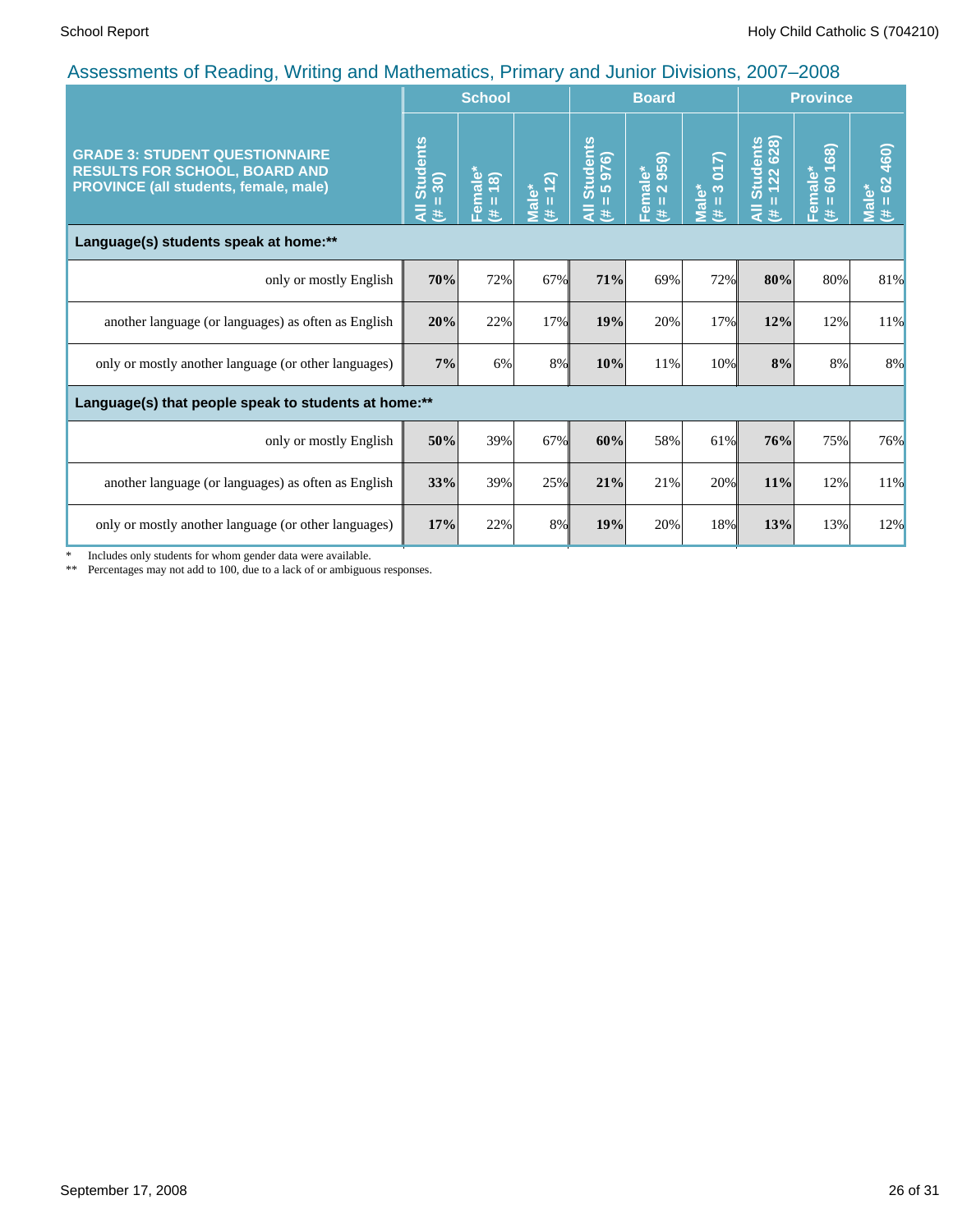| ______________________                                         | <u> 2000 - 2000 - 2000 - 2000 - 2000 - 2000 - 20</u> |                                                                     |
|----------------------------------------------------------------|------------------------------------------------------|---------------------------------------------------------------------|
| <b>Questionnaire Item</b>                                      | Percentage of Students*<br>0<br>100                  | <b>Number of</b><br><b>Students Who</b><br><b>Answered</b><br>"Yes" |
| I am a good reader.                                            | 32<br>68                                             | 23                                                                  |
| I like to read.                                                | $76$ 6<br>18                                         | 6                                                                   |
| I read by myself at home.                                      | 50<br>41<br>9                                        | 17                                                                  |
| I read with someone older than me at home.                     | 59<br>24<br>18                                       | 6                                                                   |
| I use a computer for reading activities at school.             | 15<br>74<br>12                                       | 25                                                                  |
| I am a good writer.                                            | 47<br>50                                             | 17                                                                  |
| I like to write.                                               | 47<br>44                                             | 16                                                                  |
| I write by myself at home.                                     | 62<br>32                                             | 21                                                                  |
| Someone older than me helps me with my writing at home.        | 41<br>15<br>41                                       | 5                                                                   |
| I use a computer for writing activities at school.             | 47<br>41<br>9                                        | 16                                                                  |
| I am good at mathematics.                                      | 59<br>29<br>9                                        | 10                                                                  |
| I like mathematics.                                            | 29<br>50<br>18                                       | 17                                                                  |
| I use mathematics to solve problems outside school.            | 38<br>32<br>26                                       | 13                                                                  |
| Someone older than me helps me with my mathematics at<br>home. | 41<br>35<br>21                                       | 14                                                                  |
| I use a computer to learn mathematics at school.               | 24<br>18<br>56                                       | 6                                                                   |
| I use a calculator to learn mathematics at school.             | 53<br>41                                             | 18                                                                  |
| At home, there is a computer for me to use for school work.    | 82<br>12                                             | 28                                                                  |
|                                                                | <b>Sometimes</b><br>No<br>Yes                        |                                                                     |

**STUDENT QUESTIONNAIRE RESULTS FOR THIS SCHOOL: GRADE 6 (# =** *34***)**

\* Percentages may not add to 100, due to a lack of or ambiguous responses. Where there is no number in a box, the percentage of responses is smaller than 4.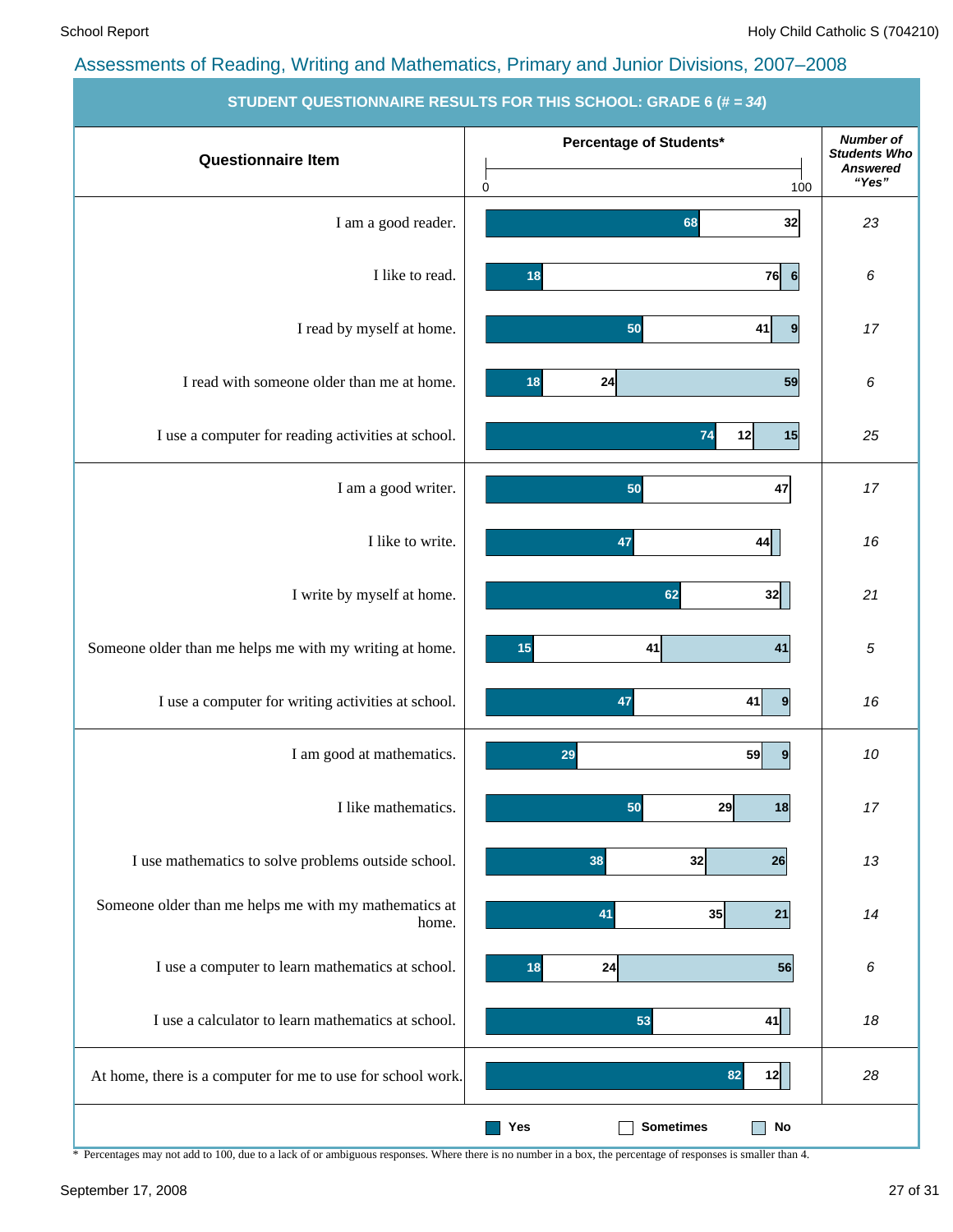| STUDENT QUESTIONNAIRE RESULTS FOR THIS SCHOOL: GRADE 6 (# = 34) |                                     |                                     |  |  |  |  |  |  |  |
|-----------------------------------------------------------------|-------------------------------------|-------------------------------------|--|--|--|--|--|--|--|
| <b>Questionnaire Item</b>                                       | Percentage of Students*<br>100<br>0 | <b>Number of</b><br><b>Students</b> |  |  |  |  |  |  |  |
| Language(s) students speak at home:                             |                                     |                                     |  |  |  |  |  |  |  |
| only or mostly English                                          | 76                                  | 26                                  |  |  |  |  |  |  |  |
| another language (or languages) as often as English             |                                     | 3                                   |  |  |  |  |  |  |  |
| only or mostly another language (or other languages)            | 15                                  | 5                                   |  |  |  |  |  |  |  |
| Language(s) that people speak to students at home:              |                                     |                                     |  |  |  |  |  |  |  |
| only or mostly English                                          | 56                                  | 19                                  |  |  |  |  |  |  |  |
| another language (or languages) as often as English             | 18                                  | 6                                   |  |  |  |  |  |  |  |
| only or mostly another language (or other languages)            | 26                                  | 9                                   |  |  |  |  |  |  |  |

\* Percentages may not add to 100, due to a lack of or ambiguous responses.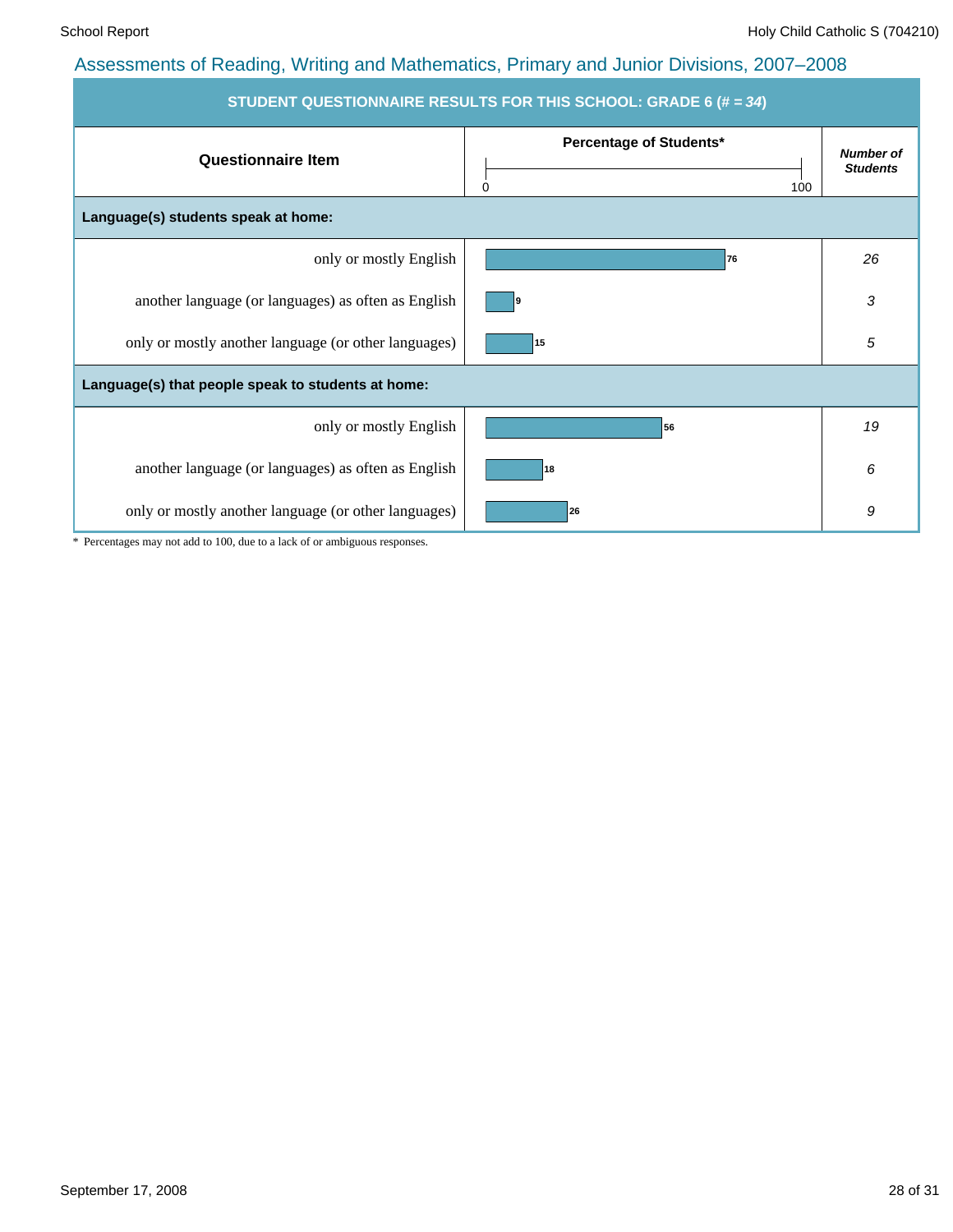|                                                                                                                               |                                        | <b>School</b>                                                                                                                                                                                                                                                              |                                                    |                                   | <b>Board</b>           |                                                | <b>Province</b>                                                                                                                                                                                   |                                        |                                                            |
|-------------------------------------------------------------------------------------------------------------------------------|----------------------------------------|----------------------------------------------------------------------------------------------------------------------------------------------------------------------------------------------------------------------------------------------------------------------------|----------------------------------------------------|-----------------------------------|------------------------|------------------------------------------------|---------------------------------------------------------------------------------------------------------------------------------------------------------------------------------------------------|----------------------------------------|------------------------------------------------------------|
| <b>GRADE 6: STUDENT QUESTIONNAIRE</b><br><b>RESULTS FOR SCHOOL, BOARD AND</b><br><b>PROVINCE (all students, female, male)</b> | <b>Students</b><br>$(1)$<br>$(1)$<br>₹ | Female*<br>(8)<br>$\mathbf{H}% =\mathbf{H}^{T}\mathbf{v}^{T}\mathbf{v}^{T}\mathbf{v}^{T}+\mathbf{H}^{T}\mathbf{v}^{T}\mathbf{v}^{T}+\mathbf{H}^{T}\mathbf{v}^{T}\mathbf{v}^{T}+\mathbf{H}^{T}\mathbf{v}^{T}\mathbf{v}^{T}+\mathbf{H}^{T}\mathbf{v}^{T}\mathbf{v}^{T}$<br>£ | $= 16$<br>$\mathbf{b}$<br>$\bar{\bar{\mathbf{c}}}$ | <b>Students</b><br>6423<br>Ш<br>违 | Female*<br>(# = 3 125) | $= 3298$<br>$\mathbf{\mathring{e}}$<br>ΦÑ<br># | Students<br>= 134 209)<br>$\mathbf{H}% =\mathbf{H}^{T}\mathbf{v}^{T}\mathbf{v}^{T}\mathbf{v}^{T}+\mathbf{H}^{T}\mathbf{v}^{T}\mathbf{v}^{T}+\mathbf{H}^{T}\mathbf{v}^{T}\mathbf{v}^{T}$<br>₹<br>共 | 65 925)<br>Female*<br>$\mathbf H$<br>共 | 68 284)<br>ັບ<br>$\rm H$<br>$\overline{\mathfrak{a}}$<br>共 |
|                                                                                                                               |                                        |                                                                                                                                                                                                                                                                            |                                                    |                                   |                        |                                                | Percentage of Students Who Answered "Yes" to the Statements Below                                                                                                                                 |                                        |                                                            |
| <b>Reading</b>                                                                                                                |                                        |                                                                                                                                                                                                                                                                            |                                                    |                                   |                        |                                                |                                                                                                                                                                                                   |                                        |                                                            |
| I am a good reader.                                                                                                           | 68%                                    | 61%                                                                                                                                                                                                                                                                        | 75%                                                | 61%                               | 63%                    | 59%                                            | 64%                                                                                                                                                                                               | 67%                                    | 61%                                                        |
| I like to read.                                                                                                               | 18%                                    | 22%                                                                                                                                                                                                                                                                        | 12%                                                | 43%                               | 53%                    | 34%                                            | 49%                                                                                                                                                                                               | 58%                                    | 40%                                                        |
| I read by myself at home.                                                                                                     | 50%                                    | 67%                                                                                                                                                                                                                                                                        | 31%                                                | 67%                               | 74%                    | 60%                                            | 68%                                                                                                                                                                                               | 75%                                    | 61%                                                        |
| I read with someone older than me at home.                                                                                    | 18%                                    | 17%                                                                                                                                                                                                                                                                        | 19%                                                | 4%                                | 4%                     | 5%                                             | 4%                                                                                                                                                                                                | 4%                                     | 5%                                                         |
| I use a computer for reading activities at school.                                                                            | 74%                                    | 78%                                                                                                                                                                                                                                                                        | 69%                                                | 16%                               | 16%                    | 16%                                            | 15%                                                                                                                                                                                               | 14%                                    | 15%                                                        |
| <b>Writing</b>                                                                                                                |                                        |                                                                                                                                                                                                                                                                            |                                                    |                                   |                        |                                                |                                                                                                                                                                                                   |                                        |                                                            |
| I am a good writer.                                                                                                           | 50%                                    | 56%                                                                                                                                                                                                                                                                        | 44%                                                | 42%                               | 45%                    | 39%                                            | 44%                                                                                                                                                                                               | 50%                                    | 38%                                                        |
| I like to write.                                                                                                              | 47%                                    | 33%                                                                                                                                                                                                                                                                        | 62%                                                | 42%                               | 48%                    | 36%                                            | 41%                                                                                                                                                                                               | 51%                                    | 32%                                                        |
| I write by myself at home.                                                                                                    | 62%                                    | 56%                                                                                                                                                                                                                                                                        | 69%                                                | 57%                               | 62%                    | 53%                                            | 51%                                                                                                                                                                                               | 58%                                    | 45%                                                        |
| Someone older than me helps me with my writing at<br>home.                                                                    | 15%                                    | 6%                                                                                                                                                                                                                                                                         | 25%                                                | 9%                                | 8%                     | 11%                                            | 9%                                                                                                                                                                                                | 8%                                     | 10%                                                        |
| I use a computer for writing activities at school.                                                                            | 47%                                    | 44%                                                                                                                                                                                                                                                                        | 50%                                                | 32%                               | 31%                    | 32%                                            | 33%                                                                                                                                                                                               | 32%                                    | 34%                                                        |
| <b>Mathematics</b>                                                                                                            |                                        |                                                                                                                                                                                                                                                                            |                                                    |                                   |                        |                                                |                                                                                                                                                                                                   |                                        |                                                            |
| I am good at mathematics.                                                                                                     | 29%                                    | 28%                                                                                                                                                                                                                                                                        | 31%                                                | 47%                               | 39%                    | 55%                                            | 49%                                                                                                                                                                                               | 40%                                    | 58%                                                        |
| I like mathematics.                                                                                                           | 50%                                    | 50%                                                                                                                                                                                                                                                                        | 50%                                                | 47%                               | 40%                    | 54%                                            | 44%                                                                                                                                                                                               | 37%                                    | 51%                                                        |
| I use mathematics to solve problems outside school.                                                                           | 38%                                    | 39%                                                                                                                                                                                                                                                                        | 38%                                                | 35%                               | 33%                    | 36%                                            | 36%                                                                                                                                                                                               | 33%                                    | 40%                                                        |
| Someone older than me helps me with my mathematics at<br>home.                                                                | 41%                                    | 39%                                                                                                                                                                                                                                                                        | 44%                                                | 22%                               | 24%                    | 21%                                            | 23%                                                                                                                                                                                               | 27%                                    | 20%                                                        |
| I use a computer to learn mathematics at school.                                                                              | 18%                                    | 22%                                                                                                                                                                                                                                                                        | 12%                                                | 12%                               | 12%                    | 12%                                            | 14%                                                                                                                                                                                               | 14%                                    | 14%                                                        |
| I use a calculator to learn mathematics at school.                                                                            | 53%                                    | 61%                                                                                                                                                                                                                                                                        | 44%                                                | 27%                               | 29%                    | 25%                                            | 26%                                                                                                                                                                                               | 27%                                    | 24%                                                        |
| <b>Computer at home</b>                                                                                                       |                                        |                                                                                                                                                                                                                                                                            |                                                    |                                   |                        |                                                |                                                                                                                                                                                                   |                                        |                                                            |
| There is a computer for me to use for school work.                                                                            | 82%                                    | 83%                                                                                                                                                                                                                                                                        | 81%                                                | 78%                               | 81%                    | 75%                                            | $80\%$                                                                                                                                                                                            | 83%                                    | 78%                                                        |

\* Includes only students for whom gender data were available.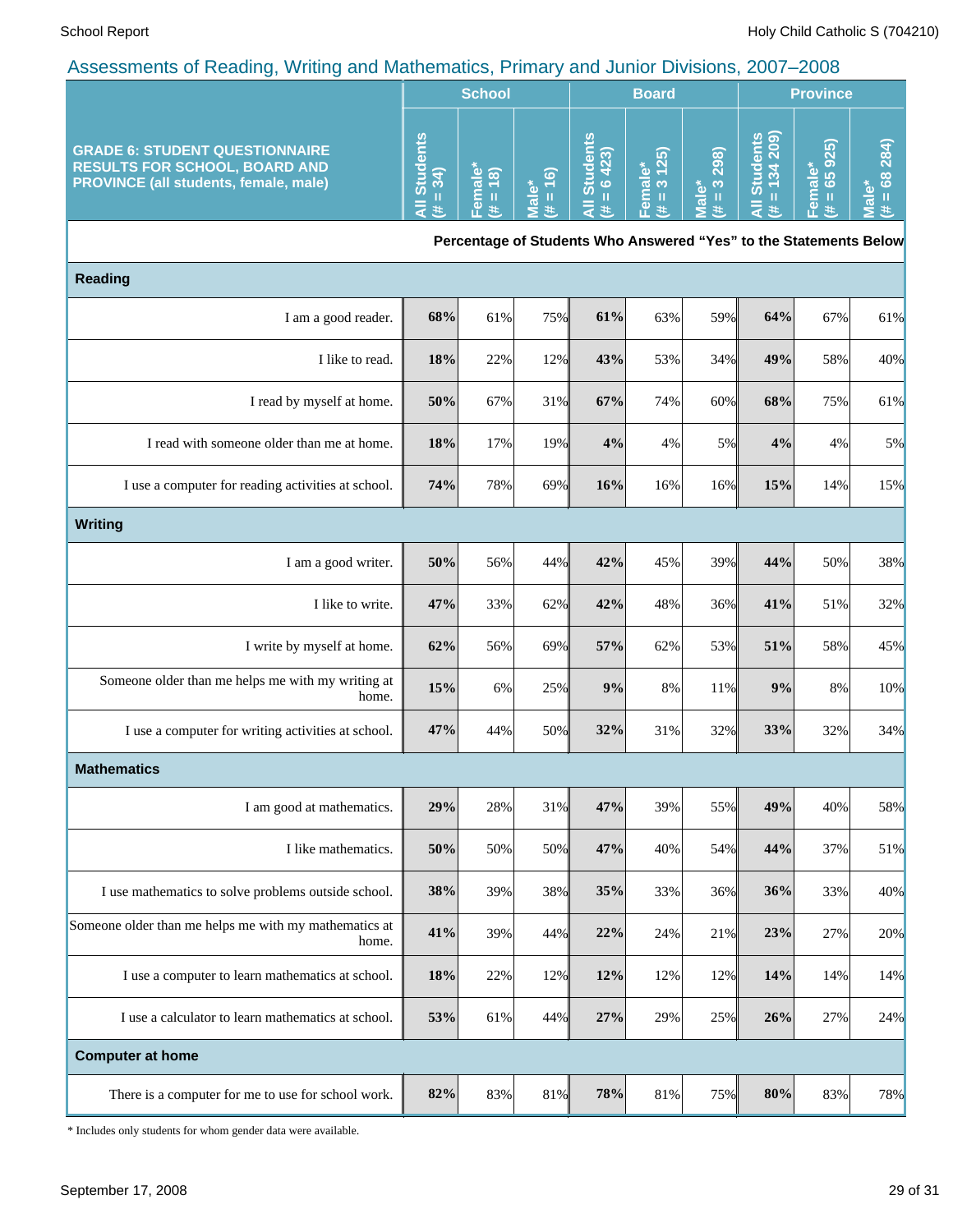|                                                                                                                        |                                             | <b>School</b>            |                                   |                                                 | <b>Board</b>                         |                                     | <b>Province</b>                       |                                      |                                                 |
|------------------------------------------------------------------------------------------------------------------------|---------------------------------------------|--------------------------|-----------------------------------|-------------------------------------------------|--------------------------------------|-------------------------------------|---------------------------------------|--------------------------------------|-------------------------------------------------|
| <b>GRADE 6: STUDENT QUESTIONNAIRE</b><br><b>RESULTS FOR SCHOOL, BOARD AND</b><br>PROVINCE (all students, female, male) | <b>Students</b><br>$=34$<br>$\bar{a}$<br>Ë, | Female*<br>(8)<br>Ш<br>共 | (6)<br>Male*<br>$\mathbf{u}$<br>巷 | <b>Students</b><br>6423)<br>п<br>$\bar{a}$<br>违 | 25)<br>Female*<br>$\infty$<br>Ш<br>共 | 298)<br>$\infty$<br>Male*<br>Ш<br>巷 | Students<br>= 134 209)<br>Ш<br>₹<br>违 | male*<br>= 65 925)<br>$\bar{e}$<br>共 | 284)<br>$\frac{8}{2}$<br><b>Male*</b><br>Ш<br>进 |
| Language(s) students speak at home:**                                                                                  |                                             |                          |                                   |                                                 |                                      |                                     |                                       |                                      |                                                 |
| only or mostly English                                                                                                 | 76%                                         | 72%                      | 81%                               | 71%                                             | 70%                                  | 71%                                 | 82%                                   | 82%                                  | 82%                                             |
| another language (or languages) as often as English                                                                    | 9%                                          | 11%                      | 6%                                | 19%                                             | 20%                                  | 18%                                 | 12%                                   | 12%                                  | 11%                                             |
| only or mostly another language (or other languages)                                                                   | 15%                                         | 17%                      | 12%                               | 10%                                             | 10%                                  | 10%                                 | 6%                                    | 6%                                   | 7%                                              |
| Language(s) that people speak to students at home:**                                                                   |                                             |                          |                                   |                                                 |                                      |                                     |                                       |                                      |                                                 |
| only or mostly English                                                                                                 | 56%                                         | 39%                      | 75%                               | 58%                                             | 55%                                  | 60%                                 | 76%                                   | 76%                                  | 76%                                             |
| another language (or languages) as often as English                                                                    | 18%                                         | 28%                      | 6%                                | 22%                                             | 23%                                  | 22%                                 | 12%                                   | 13%                                  | 12%                                             |
| only or mostly another language (or other languages)                                                                   | 26%                                         | 33%                      | 19%                               | 20%                                             | 21%                                  | 18%                                 | 12%                                   | 11%                                  | 12%                                             |

\* Includes only students for whom gender data were available.

\*\* Percentages may not add to 100, due to a lack of or ambiguous responses.